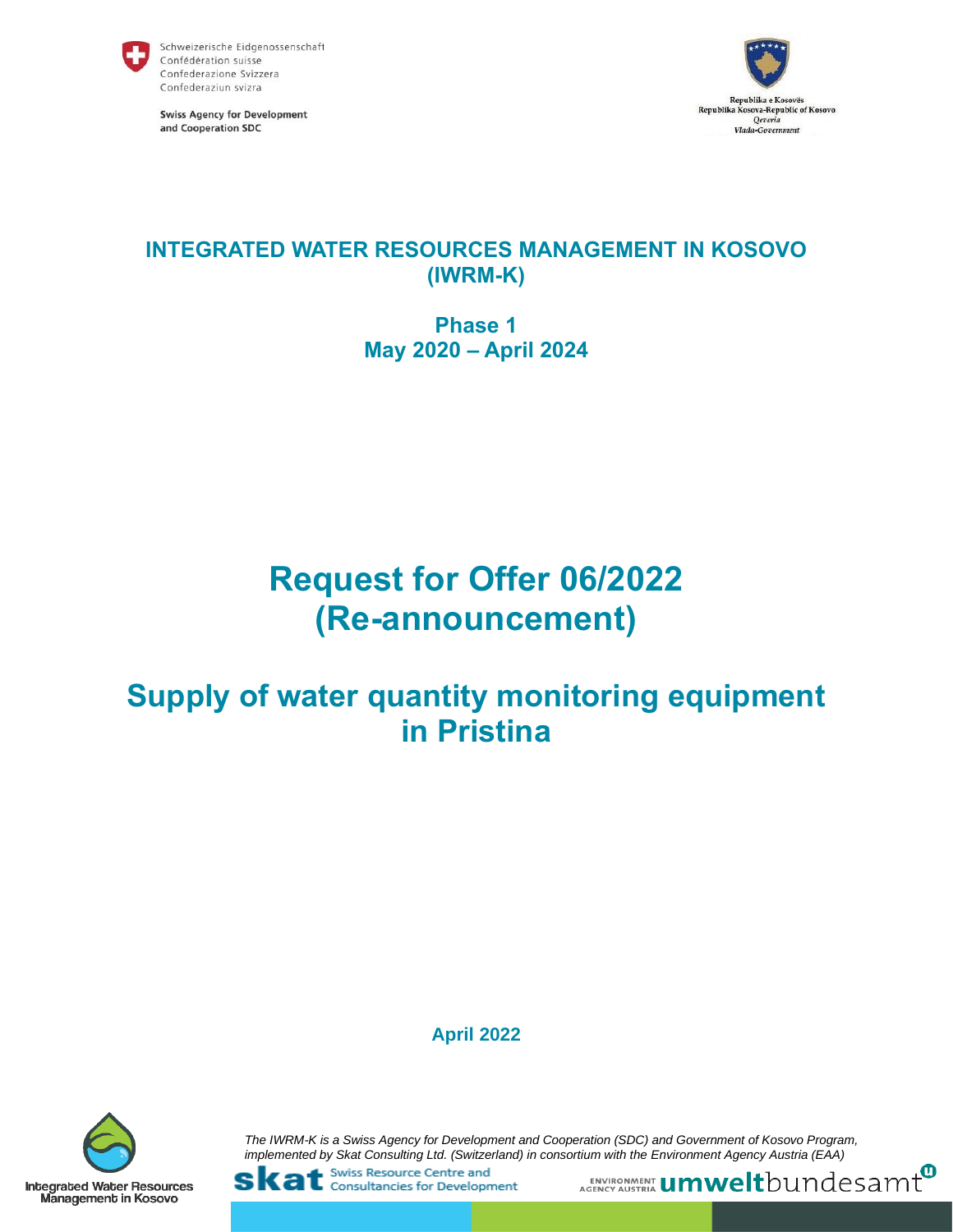

# **Table of Contents**

# **Key Acronyms/Abbreviations**

| <b>UPHP</b>   | University of Pristina 'Hasan Prishtina'       |
|---------------|------------------------------------------------|
| <b>BoQ</b>    | <b>Bill of Quantity</b>                        |
| <b>CEST</b>   | Central European Summer Time                   |
| <b>GTC</b>    | <b>General Terms and Conditions</b>            |
| <b>IWRM-K</b> | Integrated Water Resource Management in Kosovo |
| <b>RFO</b>    | <b>Request for Offer</b>                       |
| <b>SDC</b>    | Swiss Agency for Development and Cooperation   |
|               |                                                |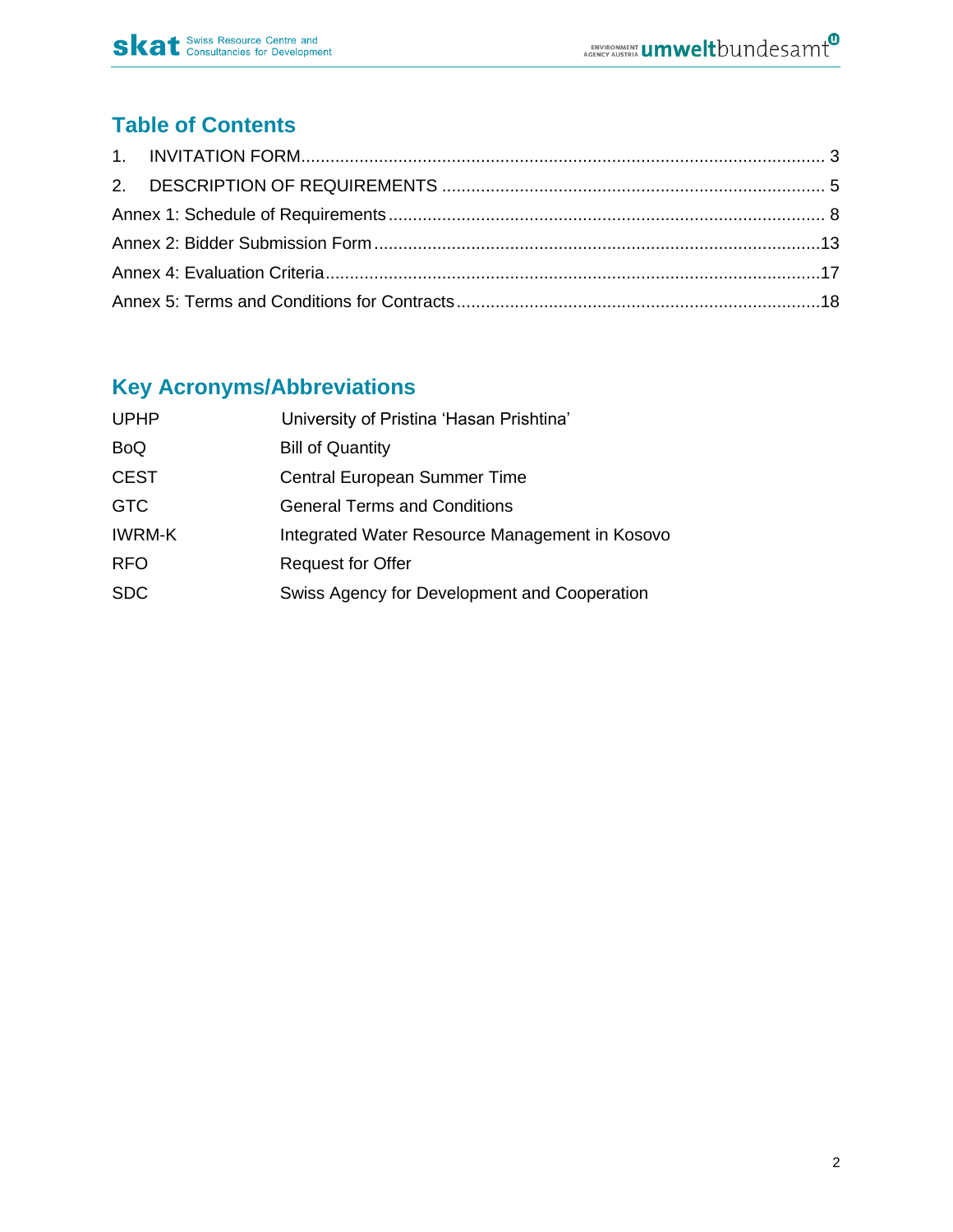# <span id="page-2-0"></span>**1. INVITATION FORM**

| <b>Integrated Water Resources</b> | <b>DATE: April 1, 2022</b>                                                   |
|-----------------------------------|------------------------------------------------------------------------------|
|                                   | Management in Kosovo (IWRM-K) REFERENCE: Supply of water quantity monitoring |
| <b>Program</b>                    | equipment in Pristina (Re-announcement of LOT 1)                             |

Dear Sir / Madam:

The "Integrated Water Resources Management in Kosovo" Program<sup>1</sup> (hereinafter the Program or IWRM-K) kindly invites you to submit your Offer<sup>2</sup> in EUR (VAT excluded) for RFO 06/2022 for the **Supply of water quantity monitoring equipment in Pristina (Re-announcement of LOT 1)**. The offer must be submitted in a sealed envelope **on or before 16:30 CEST on 11 April 2022**, to the address below:

#### **Skat Consulting Kosovo, IWRM-K Program RFO 06/2022 for Supply of water quantity monitoring equipment in Pristina (LOT 1) 136 Pashko Vasa Street Floor I. No.5, Pejton, Pristina, Kosovo DO NOT OPEN BEFORE 11 April 2022**

Alternatively, the offer can be submitted electronically to the following dedicated e-mail address: **[tender@skat.ch](mailto:tender@skat.ch)**, with the following subject:

## **RFO 06/2022 for Supply of water quantity monitoring equipment in Pristina (LOT 1)**

**The technical offer must be submitted in one PDF document. The financial offer (including price schedule) must be submitted in one PDF file as well and encrypted with a password. The financial offer shall be DIGITALLY signed or signed and scanned in the .pdf format. The same submission time as for hard copy offers applies.**

## **Max. size of uploaded files (per document) must not exceed 20 MB**

## **Password for Financial Offer SHALL be provided to IWRM–K only upon conclusion of the deadline and required by e-mail<sup>3</sup> .**

Companies failing to meet these requirements will be disqualified. Your Offer must be valid for a minimum period of 120 days.

In the course of preparing your Offer, it shall remain your responsibility to ensure that it reaches the address above on or before the deadline. Offers that are received after the deadline indicated above, for whatever reason, shall not be considered for evaluation.

<sup>1</sup> The IWRM-K is a Swiss Agency for Development and Cooperation (SDC) and Government of Kosovo Program, implemented by Skat Consulting Ltd. (Switzerland) in consortium with the Environment Agency Austria (EAA). This procurement is organized by Skat Consulting Branch Office in Kosovo.

<sup>2</sup> Please be guided by the form attached hereto as **Annex 2**, in preparing your Offer.

<sup>3</sup> Password protection of a PDF document can be done by using free software, such as Adobe Reader for example. Open the PDF and choose Tools > Protect > Encrypt > Encrypt with Password. Companies that will pass the technical evaluation will be approached by IWRM-K to share the passwords to the financial offers.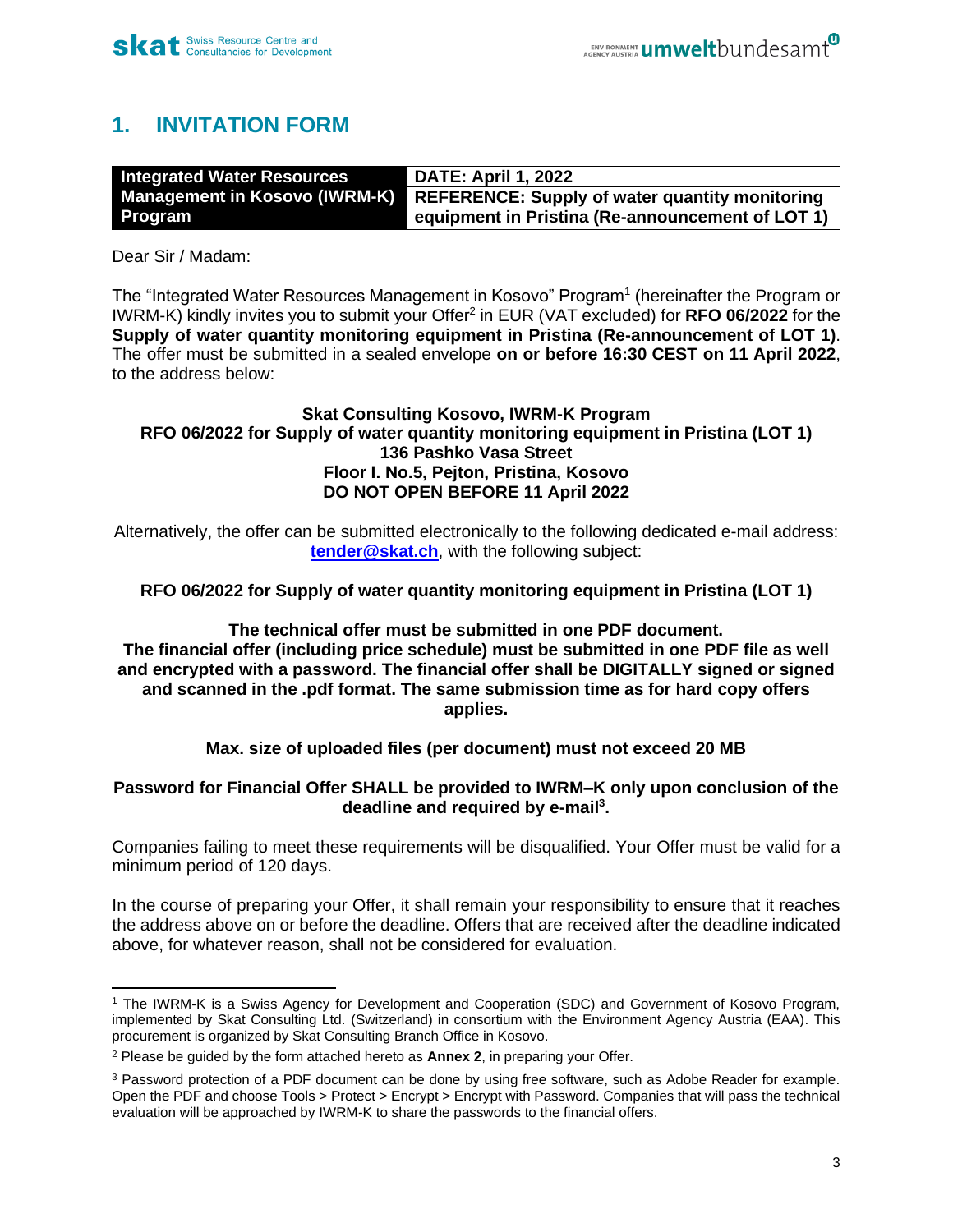Goods proposed shall be reviewed and evaluated based on completeness and compliance of the Offer and responsiveness with the requirements of the RFO and all other annexes providing details of this procurement.

Any discrepancy between the unit price and the total price shall be re-computed by the IWRM-K Program, and the unit price shall prevail, and the total price shall be corrected. If the Service Provider does not accept the final price based on IWRM-K's re-computation and correction of errors, its Offer will be rejected.

No price variation due to escalation, inflation, fluctuation in exchange rates, or any other market factors shall be accepted by IWRM-K after it has received the Offer. At the time of Award of Contract or Purchase Order, IWRM-K reserves the right to vary (increase or decrease) the number of services and/or goods, by up to a maximum of twenty-five percent (25%) of the total offer, without any change in the unit price or other terms and conditions.

Any contract that will be issued as a result of this RFO shall be subject to the Terms and Conditions indicated herein. The mere act of submission of an Offer implies that the Service Provider accepts without question the General Terms and Conditions of IWRM-K.

Please be advised that IWRM-K is not bound to accept any Offer, nor award a contract, nor be responsible for any costs associated with a Service Providers preparation and submission of an Offer, regardless of the outcome or the manner of conducting the selection process.

IWRM-K encourages every prospective Service Provider to prevent and avoid conflicts of interest, by disclosing to IWRM-K if you, or any of your affiliates or personnel, were involved in the preparation of the Terms of References, or other requirements, cost estimates, and other information used in this RFO.

Thank you and we look forward to receiving your Offer.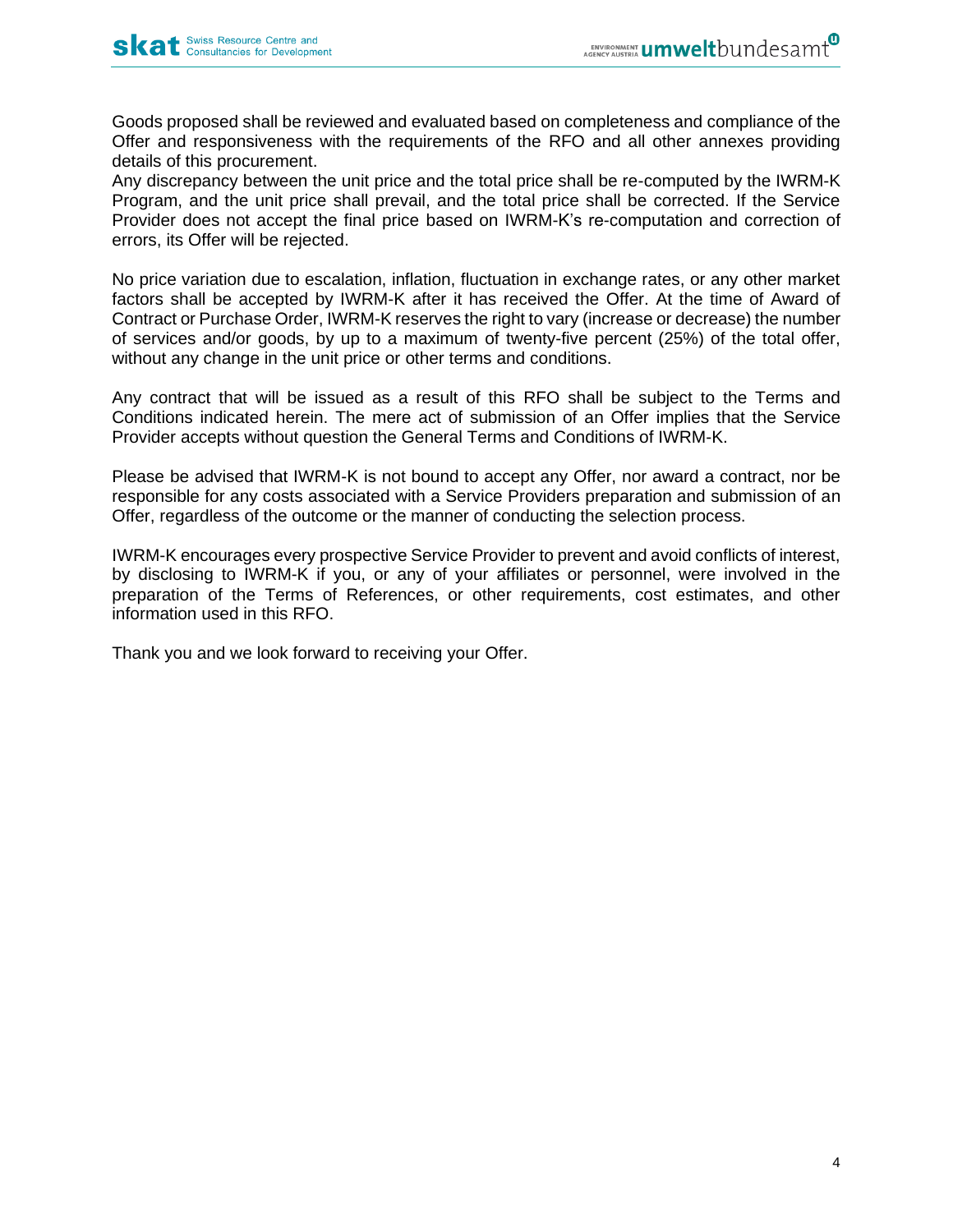# <span id="page-4-0"></span>**2. DESCRIPTION OF REQUIREMENTS**

| 1                       | <b>Brief Description of the</b><br><b>Required Services</b>                                   | in Pristina (LOT 1)                                                                                                                                                                                                                                                                                                                 | RFO 06/2022 for the Supply of water quantity monitoring equipment                                                               |  |  |
|-------------------------|-----------------------------------------------------------------------------------------------|-------------------------------------------------------------------------------------------------------------------------------------------------------------------------------------------------------------------------------------------------------------------------------------------------------------------------------------|---------------------------------------------------------------------------------------------------------------------------------|--|--|
|                         | <b>Deadline for the</b>                                                                       |                                                                                                                                                                                                                                                                                                                                     |                                                                                                                                 |  |  |
| $\overline{\mathbf{2}}$ | <b>Submission of Offer</b>                                                                    | 11 April 2022, 16:30 CEST                                                                                                                                                                                                                                                                                                           |                                                                                                                                 |  |  |
| 3                       | <b>Location of work</b>                                                                       | Pristina                                                                                                                                                                                                                                                                                                                            |                                                                                                                                 |  |  |
| 4                       | <b>Expected delivery</b><br>period                                                            |                                                                                                                                                                                                                                                                                                                                     | 100 days upon signing of the contract                                                                                           |  |  |
| 5                       | <b>Target start date</b>                                                                      | 25 April 2022                                                                                                                                                                                                                                                                                                                       |                                                                                                                                 |  |  |
| 6                       | Latest delivery date                                                                          | 25 August 2022                                                                                                                                                                                                                                                                                                                      |                                                                                                                                 |  |  |
| $\overline{\mathbf{z}}$ | <b>Language of the Offer</b>                                                                  | English                                                                                                                                                                                                                                                                                                                             |                                                                                                                                 |  |  |
| 8                       | <b>Pre-bidding conference</b>                                                                 | Not Applicable                                                                                                                                                                                                                                                                                                                      |                                                                                                                                 |  |  |
|                         | <b>Implementation</b>                                                                         | $\Box$ Required                                                                                                                                                                                                                                                                                                                     |                                                                                                                                 |  |  |
|                         | <b>Schedule indicating</b>                                                                    | ⊠ Not Required                                                                                                                                                                                                                                                                                                                      |                                                                                                                                 |  |  |
| 9                       | breakdown and timing                                                                          |                                                                                                                                                                                                                                                                                                                                     |                                                                                                                                 |  |  |
|                         | of activities/sub-                                                                            |                                                                                                                                                                                                                                                                                                                                     |                                                                                                                                 |  |  |
|                         | activities                                                                                    |                                                                                                                                                                                                                                                                                                                                     |                                                                                                                                 |  |  |
|                         | <b>Names and curriculum</b><br>vitae of individuals who                                       | $\Box$ Required                                                                                                                                                                                                                                                                                                                     |                                                                                                                                 |  |  |
| 10                      | will be involved in                                                                           | <b>Z</b> Not Required                                                                                                                                                                                                                                                                                                               |                                                                                                                                 |  |  |
|                         | completing the services                                                                       |                                                                                                                                                                                                                                                                                                                                     |                                                                                                                                 |  |  |
|                         |                                                                                               |                                                                                                                                                                                                                                                                                                                                     | $\Box$ Other currency (if required)                                                                                             |  |  |
| 11                      | <b>Currency of Offer</b>                                                                      | ⊠ Euro                                                                                                                                                                                                                                                                                                                              |                                                                                                                                 |  |  |
|                         | <b>Value Added Tax on</b>                                                                     |                                                                                                                                                                                                                                                                                                                                     | $\Box$ must be inclusive of VAT and other applicable indirect taxes                                                             |  |  |
| 12                      | Price Offer <sup>4</sup>                                                                      |                                                                                                                                                                                                                                                                                                                                     | $\boxtimes$ must be exclusive of VAT and other applicable indirect taxes                                                        |  |  |
| 13                      | <b>Bid Security</b>                                                                           | Will not be applied                                                                                                                                                                                                                                                                                                                 |                                                                                                                                 |  |  |
| 14                      | <b>Liquidated Damages</b>                                                                     |                                                                                                                                                                                                                                                                                                                                     | Will be applied at the rate of 2.5 % per week of delay up to 4<br>weeks. The liquidated damages will be deducted from the final |  |  |
| 15                      | <b>Performance Security</b>                                                                   | Not Required                                                                                                                                                                                                                                                                                                                        | instalment or any other available instrument.                                                                                   |  |  |
|                         |                                                                                               |                                                                                                                                                                                                                                                                                                                                     |                                                                                                                                 |  |  |
| 16                      | <b>Financial Standing</b>                                                                     | Not Required                                                                                                                                                                                                                                                                                                                        |                                                                                                                                 |  |  |
| 17                      | <b>Validity Period of Offers</b><br>(Counting for the last<br>day of submission of<br>quotes) | $\Box$ 60 days<br>$\Box$ 90 days<br>$\boxtimes$ 120 days<br>In exceptional circumstances, IWRM-K may request the Bidder to<br>extend the validity of the Offer beyond what has been initially<br>indicated in this RFO. The Offer shall then confirm the extension in<br>writing, without any modification whatsoever on the Offer. |                                                                                                                                 |  |  |
| 18                      | <b>Partial Quotes</b>                                                                         | <b>⊠ Not permitted</b>                                                                                                                                                                                                                                                                                                              |                                                                                                                                 |  |  |
|                         |                                                                                               | $\Box$ Permitted                                                                                                                                                                                                                                                                                                                    |                                                                                                                                 |  |  |
| 19                      | <b>Joint Venture,</b><br>Consortium, or<br><b>Association</b>                                 | ⊠ Not permitted<br>$\Box$ Permitted                                                                                                                                                                                                                                                                                                 |                                                                                                                                 |  |  |
| 20                      | Payment Terms <sup>5</sup>                                                                    | <b>Instalment</b>                                                                                                                                                                                                                                                                                                                   | <b>Deliverable</b>                                                                                                              |  |  |

4 IWRM-K is VAT exempt in the country and all activities implemented by the Program directly or through contracts are also VAT exempt.

<sup>5</sup> IWRM-K's preference is not to pay any amount in advance upon signing of contract. If the Service Provider strictly requires payment in advance, it will be limited only up to 20% of the total price quoted. For any higher percentage, or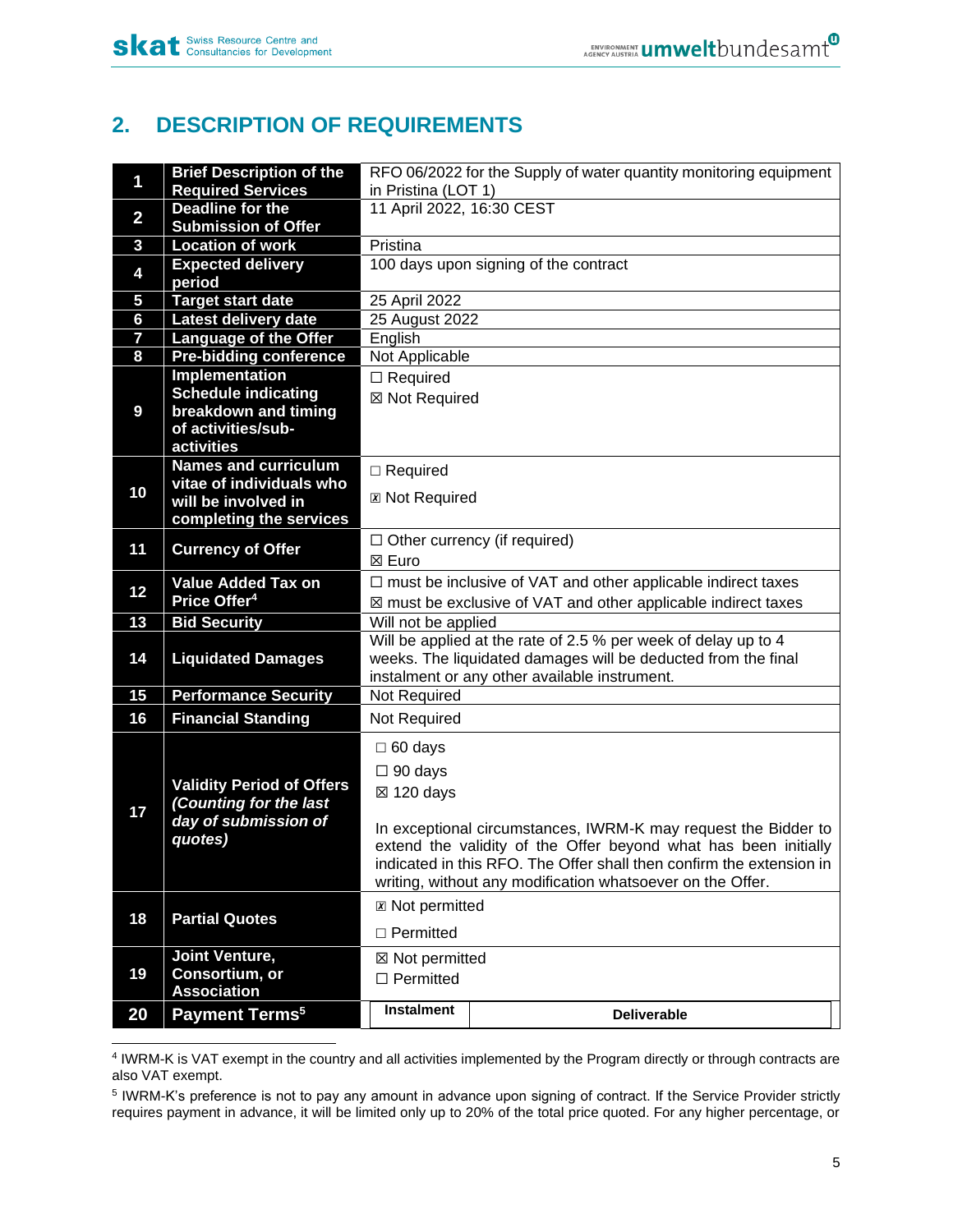

|    |                                                                                                                                                   | 80%                                                                                                                                                                                                                                                                                                                                                                                 | Upon delivery of agreed goods                                                                                    |  |
|----|---------------------------------------------------------------------------------------------------------------------------------------------------|-------------------------------------------------------------------------------------------------------------------------------------------------------------------------------------------------------------------------------------------------------------------------------------------------------------------------------------------------------------------------------------|------------------------------------------------------------------------------------------------------------------|--|
|    |                                                                                                                                                   | 20%                                                                                                                                                                                                                                                                                                                                                                                 | Upon completion of equipment installation and<br>delivery of training to responsible staff                       |  |
| 21 | <b>Type of Contract to be</b><br>Signed                                                                                                           |                                                                                                                                                                                                                                                                                                                                                                                     | $\Box$ Contract for Professional Services - Long Term Agreement<br>⊠ Other Type of Contract [Contract for goods] |  |
| 22 | <b>Evaluation</b><br><b>Method/Criteria</b>                                                                                                       | $\boxtimes$ The Contract will be awarded to the lowest price technically<br>qualified offer<br>⊠ Full acceptance of the IWRM-K's Contract Terms and<br>Conditions (GTC). This is a mandatory criterion and cannot be<br>deleted regardless of the nature of the services required. Non-<br>acceptance of the GTC may be grounds for the rejection of the<br>Offer.<br>$\Box$ Other: |                                                                                                                  |  |
| 23 | <b>IWRM-K will award the</b><br>contract to:                                                                                                      | ⊠ One and only one Service Provider<br>$\Box$ One or more Service Providers, depending on the following<br>factors: n/a                                                                                                                                                                                                                                                             |                                                                                                                  |  |
| 24 | <b>Contract General Terms</b><br>and Conditions <sup>6</sup>                                                                                      | Terms and Conditions for contracts                                                                                                                                                                                                                                                                                                                                                  |                                                                                                                  |  |
| 25 | Annexes to this RFO7                                                                                                                              | ⊠ Annex 1: Schedule of Requirements and technical drawings<br>$\boxtimes$ Annex 2: Bidder Information<br>⊠ Annex 3: Financial Offer<br>⊠ Annex 4: Evaluation Criteria<br>$\boxtimes$ Annex 5: Terms and conditions                                                                                                                                                                  |                                                                                                                  |  |
| 26 | <b>Contact for Inquiries</b><br>(Written inquiries sent<br>by email only) <sup>8</sup>                                                            | Email to: kosovo@skat.ch<br>Any delay in IWRM-K's response shall be not used as a reason for<br>extending the deadline for submission unless IWRM-K determines<br>that such an extension is necessary and communicates a new<br>deadline to the Proposers.                                                                                                                          |                                                                                                                  |  |
| 27 | <b>Deadline for</b><br><b>Submission of requests</b><br>for clarification                                                                         | 3 working days before the deadline                                                                                                                                                                                                                                                                                                                                                  |                                                                                                                  |  |
| 28 | <b>Manner of</b><br><b>Disseminating</b><br><b>Supplemental</b><br><b>Information to the RFO</b><br>and<br>responses/clarifications<br>to queries |                                                                                                                                                                                                                                                                                                                                                                                     | By e-mail to the requesting bidder                                                                               |  |
| 29 | <b>Conditions for Release</b><br>of<br><b>Payment</b>                                                                                             | ⊠ Written Acceptance of Goods, based on full compliance with<br>RFO requirements<br>$\Box$ Others:                                                                                                                                                                                                                                                                                  |                                                                                                                  |  |

any amount advanced exceeding \$30,000, IWRM-K shall require the Service Provider to submit a bank guarantee or bank cheque payable to IWRM-K, in the same amount as the payment advanced by IWRM-K to the Service Provider. <sup>6</sup> Service Providers are alerted that non-acceptance of the terms of the General Terms and Conditions (GTC) may be grounds for disqualification from this procurement process.

 $7$  Where the information is available in the web, a URL for the information may simply be provided.

<sup>&</sup>lt;sup>8</sup> This contact person and address is officially designated by IWRM-K. If inquiries are sent to other person/s or address/es, even if they are IWRM-K staff, IWRM-K shall have no obligation to respond nor can IWRM-K confirm that the query was received.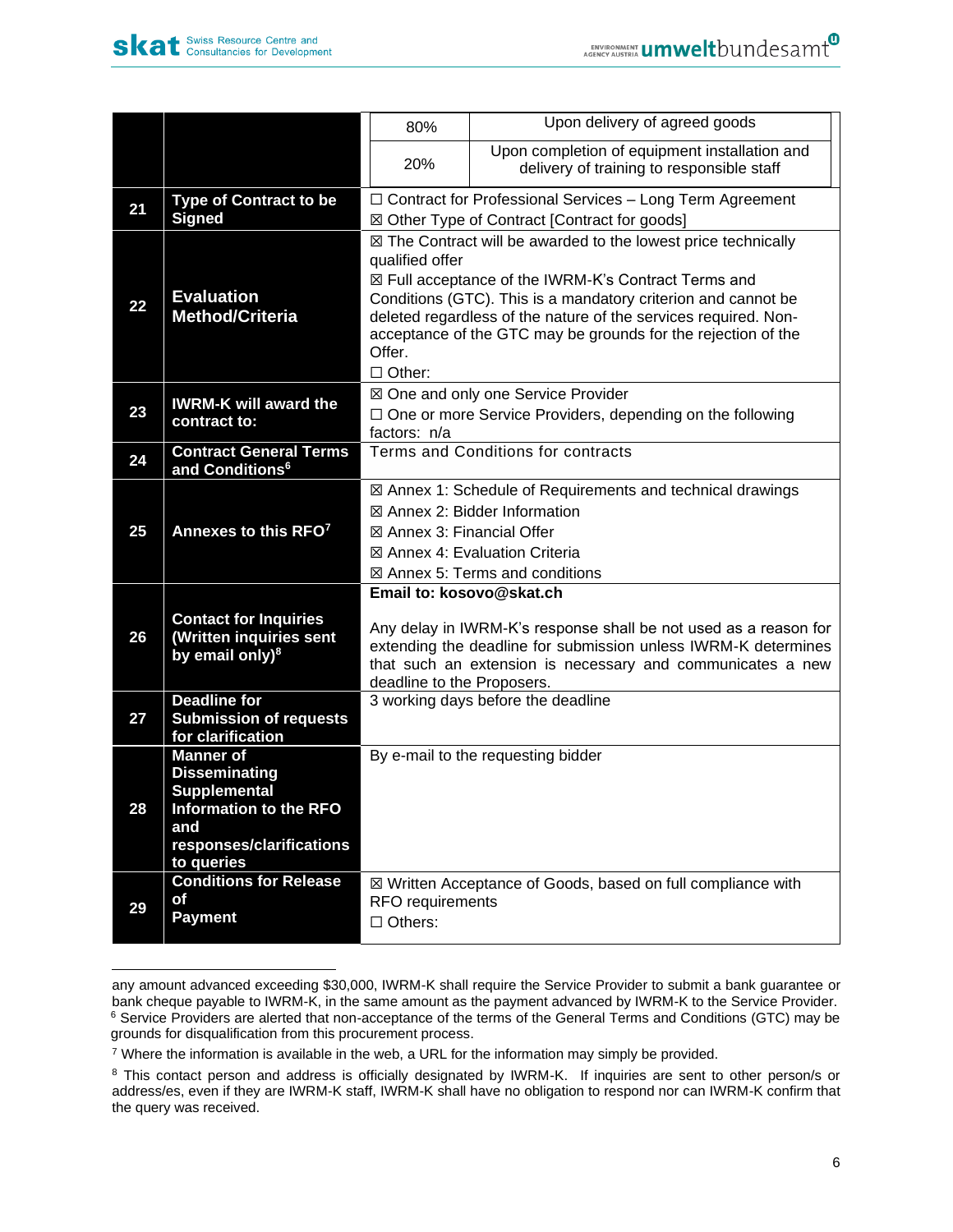|    |                                      | ⊠ Annex 2: Bidder Submission Form                                                                                                                                                                                       |
|----|--------------------------------------|-------------------------------------------------------------------------------------------------------------------------------------------------------------------------------------------------------------------------|
|    | <b>Documents to be</b><br>submitted: | $\boxtimes$ Copy of the registration from relevant Registry in the country of<br>origin defining the constitution or legal status, place of registration,<br>and principal place of business; (no translation required) |
|    |                                      | ⊠ Brief company profile and copies of Quality Certificate (e.g., ISO,<br>etc.) and/or other similar certificates, accreditations, awards, and<br>citations received by the Bidder, if any                               |
|    |                                      | ⊠ Annex 3: Financial Offer and Price Schedule                                                                                                                                                                           |
| 31 |                                      | ⊠ Technical description of items: Full detailed including technical<br>and performance characteristics and exact model and country of<br>origin enclose catalogue, if available                                         |
|    |                                      | $\boxtimes$ Certification or authorization to act as Agent on behalf of the<br>Manufacturer or another authorized Agent, or Power of Attorney, if<br>the bidder is not a manufacturer                                   |
|    |                                      | $\boxtimes$ Proof of after-sales service capacity and appropriateness of<br>service network in the form of statement for the availability of after-<br>sales service in a period of 20 days and description of capacity |
|    |                                      | $\boxtimes$ Warranty statement for all items listed in the specification                                                                                                                                                |
|    |                                      | $\boxtimes$ Record of at least 3 clients to whom the company has supplied<br>laboratory equipment                                                                                                                       |
|    |                                      | $\boxtimes$ Written statement that the company will provide in person training<br>on handling and maintaining the equipment                                                                                             |
| 32 | <b>INCOTERMS:</b>                    | DDP (Incoterms 2020) - location for delivery of items: Faculty of Civil<br>Engineering, "Agim Ramadani" street, Building of Technical<br>Faculties, no number, Pristina                                                 |
| 33 | Other:                               | IWRM-K retains the right to reduce the quantity of or remove any<br>items subject to this RFO depending on availability of funds, at any<br>time during solicitation and evaluation of the bids.                        |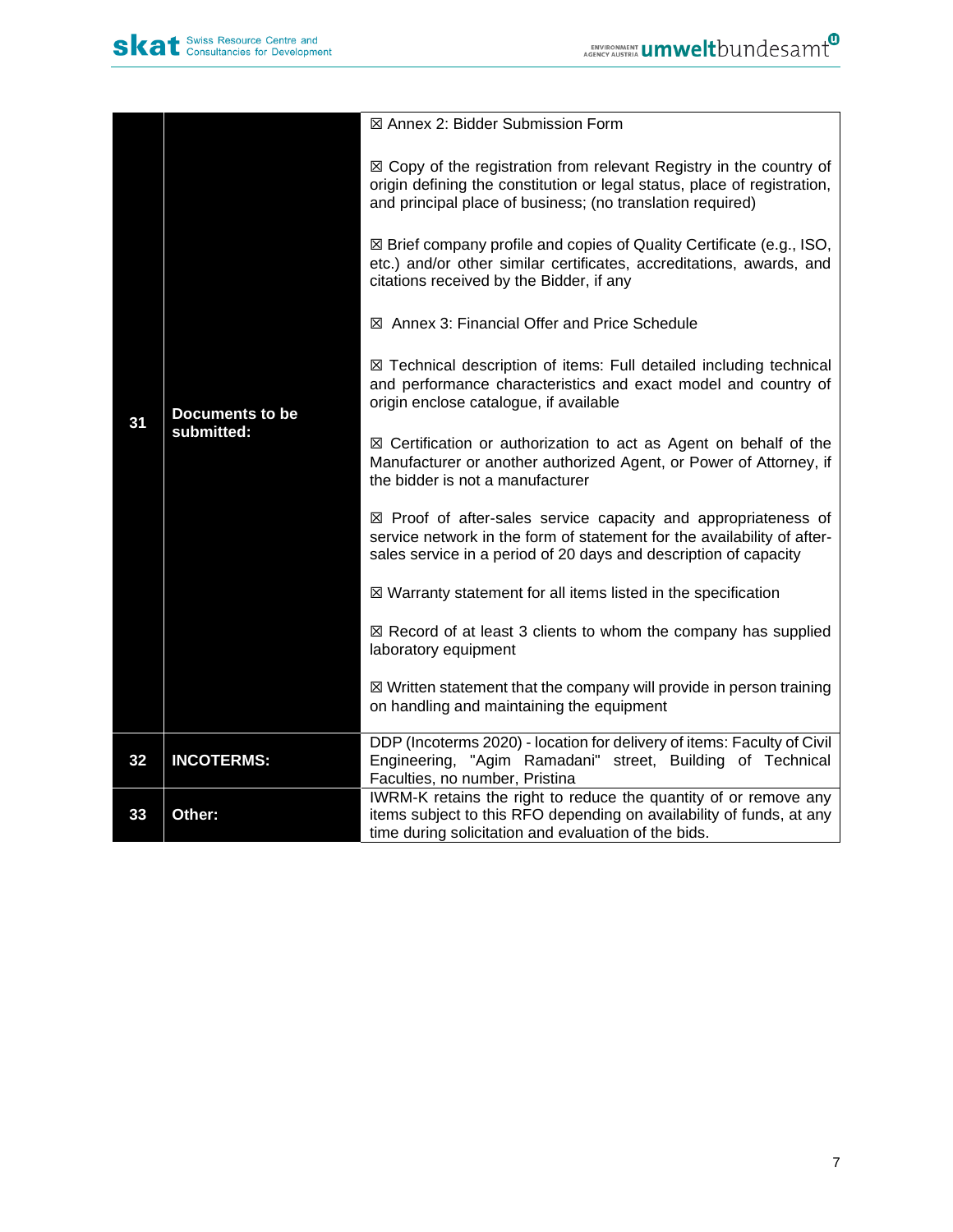# **Annex 1: Schedule of Requirements**

**Remark: Please note that the given specifications are the minimum requirements that must be met by your Offer. IWRM-K will not accept any specification that is below these requirements. The contract will be awarded to a company that will meet the specifications and offer the lowest price.**

<span id="page-7-0"></span>

| <b>Technical Specifications (minimum requirements)</b> |                                                                                                                                                                                                                                                                                                                                                                                                                                                                                                                                                                                                                                                                                                                                                                                                                                                                                                                                                                                                                                                                                                                                                                                                                                                                                                                                                                                                                                                                                                                        |                   | Quantity |  |
|--------------------------------------------------------|------------------------------------------------------------------------------------------------------------------------------------------------------------------------------------------------------------------------------------------------------------------------------------------------------------------------------------------------------------------------------------------------------------------------------------------------------------------------------------------------------------------------------------------------------------------------------------------------------------------------------------------------------------------------------------------------------------------------------------------------------------------------------------------------------------------------------------------------------------------------------------------------------------------------------------------------------------------------------------------------------------------------------------------------------------------------------------------------------------------------------------------------------------------------------------------------------------------------------------------------------------------------------------------------------------------------------------------------------------------------------------------------------------------------------------------------------------------------------------------------------------------------|-------------------|----------|--|
| <b>Item description</b>                                | <b>Specifications</b>                                                                                                                                                                                                                                                                                                                                                                                                                                                                                                                                                                                                                                                                                                                                                                                                                                                                                                                                                                                                                                                                                                                                                                                                                                                                                                                                                                                                                                                                                                  | <b>Unit</b>       |          |  |
| Losses in a pipe<br>system apparatus                   | The following specifications shall be Equivalent to Gunt, Hamburg, HM 150.11<br>[1] Investigation of pressure losses in piping elements and shut-off devices<br>[2] Different measuring objects for determining flow rate according to the differential pressure<br>method<br>[3] Six pipe sections capable of being individually shut off, with different piping elements:<br>sudden contraction, sudden enlargement, Y-pieces, T-pieces,<br>corners and bends<br>[4] One pipe section to hold interchangeable shutoff/measuring objects<br>[5] Measuring objects made of transparent material: Venturi nozzle, orifice plate flow meter,<br>and measuring nozzle<br>[6] Shut-off devices: angle seat valve, gate valve<br>[7] Annular chambers allow measurement of pressure without interaction<br>[8] 2 twin tube manometers for measuring the pressure difference<br>[9] Flow rate determined by HM 150 base module<br>[10] Water supply using HM 150 base module or via laboratory supply<br>[11] Pipe section to hold fittings or measuring objects:<br>- 20x1,5mm, PVC<br>- Inner diameter: d<br>- Straight: d=20x1,5mm, length: 800mm, PVC<br>- Sudden contraction: d=32x1,8-20x1,5mm, PVC<br>- Sudden enlargement: d=20x1,5-32x1,8mm, PVC<br>- With 2x Y-piece 45° and 2x T-piece<br>- With 2x 90° elbow/bend: d=20x1,5mm, PVC and 2x 45°, elbow: d=20x1,5mm, PVC 2x twin<br>tube manometers: 0-1000mmWC<br>- Measuring ranges<br>- Pressure: 0-0,1bar<br>- LxWxH: 1550x640x1300mm<br>- Weight: approx. 58kg | Piece<br>(System) |          |  |
| Open Channel and<br><b>Closed Channel</b>              | The following specifications shall be Equivalent to Gunt, Hamburg HM, 164                                                                                                                                                                                                                                                                                                                                                                                                                                                                                                                                                                                                                                                                                                                                                                                                                                                                                                                                                                                                                                                                                                                                                                                                                                                                                                                                                                                                                                              | Piece<br>(System) |          |  |

**Supply of water quantity monitoring equipment in Pristina (LOT 1)**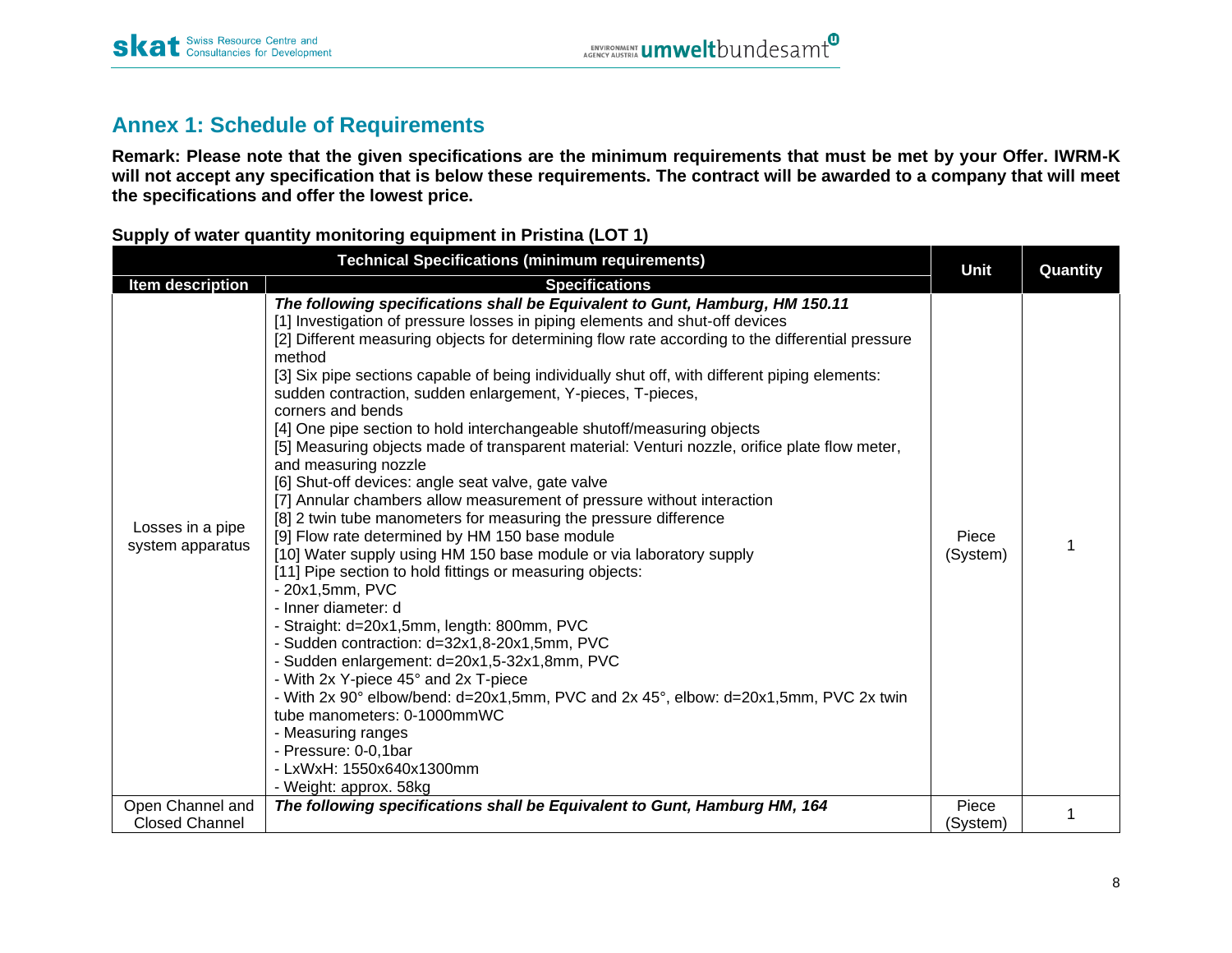| <b>Technical Specifications (minimum requirements)</b>                       |                                                                                                                                                                                                                                                                                                                                                                                                                                                                                                                                                                                                                                                                                                                                                                                                                                                                                                                                                                                                                                                                                                                                            |                   | Quantity |
|------------------------------------------------------------------------------|--------------------------------------------------------------------------------------------------------------------------------------------------------------------------------------------------------------------------------------------------------------------------------------------------------------------------------------------------------------------------------------------------------------------------------------------------------------------------------------------------------------------------------------------------------------------------------------------------------------------------------------------------------------------------------------------------------------------------------------------------------------------------------------------------------------------------------------------------------------------------------------------------------------------------------------------------------------------------------------------------------------------------------------------------------------------------------------------------------------------------------------------|-------------------|----------|
| Item description                                                             | <b>Specifications</b>                                                                                                                                                                                                                                                                                                                                                                                                                                                                                                                                                                                                                                                                                                                                                                                                                                                                                                                                                                                                                                                                                                                      | Unit              |          |
| Flow Laboratory<br>Assembly                                                  | [1] Investigation of flow processes in the open and closed channel<br>[2] Experimental flume with an upper limit, made of transparent material<br>[3] Height-adjustable sill in the bottom of the experimental flume<br>[4] Water level adjustable via plate weir at the water<br>outlet<br>[5] Simple conversion from open to a closed channel<br>[6] Control structures for experiments in the open channel: broad-crested weir, narrow-crested<br>weir, ogee-crested weir with ski-jump spillway, sill, gate<br>[7] Fully flowed through experimental section and change in cross-section over sill for<br>experiments in the closed channel<br>[8] Closed water circuit with supply tank and pump<br>[9] Transparent measuring tubes for measuring static pressure and total pressure<br>[10] Experimental section<br>$-$ Length: 1,1m<br>- Cross-section WxH: 40x300mm<br>- Supply tank: 70L<br>- Pump<br>- Power consumption: 250W<br>- Max. flow rate: 150L/min<br>- Max. head: 7,6m, 230V, 50Hz, 1 phase, 230V, 60Hz, 1 phase; 120V, 60Hz, 1 phase UL/CSA<br>optional<br>- LxWxH: 1900x800x1350mm<br>- Empty weight: approx. 150kg |                   |          |
| <b>Surface Velocity</b><br>Radar (SVR)                                       | The following specifications shall be Equivalent to Decatur Electronics, San Diego,<br><b>SVR2-01</b><br>Type: Stationary hand-held Doppler<br>Radar:<br>- Accuracy: $\pm$ 0.1 feet-per-second ( $\pm$ 0.03 meters-per-second)<br>- Ambient Operating Temperature: (-30°C to +70°C)<br>-Controls: Rubber keypad with Menu, Select, Power, Recall, and Mod buttons<br>- Trigger switch - SVR2-01 model only)<br>- Display LCD: Displays the speed readings, menu options, and message icons<br>- Display can be set to show speeds in 10ths or 100ths                                                                                                                                                                                                                                                                                                                                                                                                                                                                                                                                                                                       | Piece<br>(System) |          |
| <b>Digital Multi-</b><br>Parameter Water<br>Quality Meter with<br><b>GPS</b> | The following specifications shall be Equivalent to YSI, USA, DOCUMENT #W83-03<br>Instrument operating temperature: 0 to 50 °C<br>Display: Color, LCD graphic display; 3.9 cm width x 6.5 cm height                                                                                                                                                                                                                                                                                                                                                                                                                                                                                                                                                                                                                                                                                                                                                                                                                                                                                                                                        | Piece<br>(System) |          |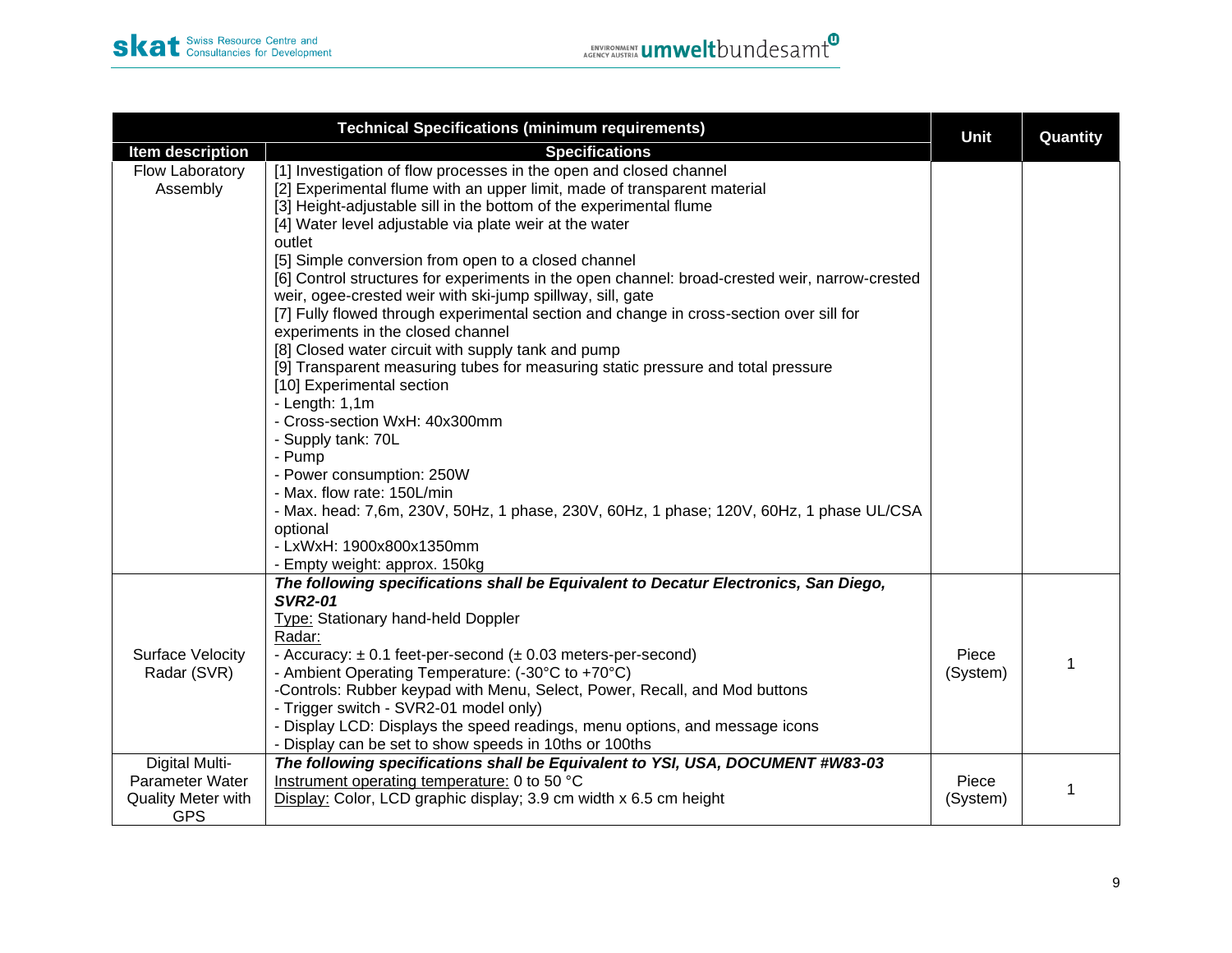| <b>Technical Specifications (minimum requirements)</b> |                                                                                                                                                                                            |             | Quantity |
|--------------------------------------------------------|--------------------------------------------------------------------------------------------------------------------------------------------------------------------------------------------|-------------|----------|
| Item description                                       | <b>Specifications</b>                                                                                                                                                                      | <b>Unit</b> |          |
|                                                        | USB port: Built-in micro USB On-The-Go port for PC connection, recharging/powering, and                                                                                                    |             |          |
|                                                        | connecting directly to a USB stick                                                                                                                                                         |             |          |
|                                                        | Cables: ProDSS 4 port, ProDSS ODO/CT, and ProODO field cables available in 1, 4, 10, 20,                                                                                                   |             |          |
|                                                        | 30, 40, 50, 60, 70, 80, 90, and 100-meters; ProDSS 4 port cables feature an optional depth                                                                                                 |             |          |
|                                                        | sensor; ProOBOD cable assemblies are also compatible                                                                                                                                       |             |          |
|                                                        | Sensor ports: 4 port cables feature universal sensor ports that can accept any ProDSS                                                                                                      |             |          |
|                                                        | sensor; other compatible cables feature integral sensors                                                                                                                                   |             |          |
|                                                        | Memory: $> 100,000$ data sets                                                                                                                                                              |             |          |
|                                                        | Logging modes: Single point or continuous with autostable feature                                                                                                                          |             |          |
|                                                        | GLP compliance: Yes; 400 detailed GLP records can be stored and are available to view,                                                                                                     |             |          |
|                                                        | download, and print                                                                                                                                                                        |             |          |
|                                                        | Languages: English, Spanish, German, French, Italian                                                                                                                                       |             |          |
|                                                        | Certifications: CEC, CE; RoHS; IP-67; WEEE; FCC; UN Part III, Section 38.3, Test methods                                                                                                   |             |          |
|                                                        | for lithium-ion batteries (Class 9)                                                                                                                                                        |             |          |
|                                                        | GPS: Optional internal GPS; coordinates are stored with measurement data and site lists.<br>Sites and data ID: 100 user-defined sites and 100 user-defined data ID tags; site pictures can |             |          |
|                                                        | be sent to the handheld                                                                                                                                                                    |             |          |
|                                                        | Measurement and Accuracy                                                                                                                                                                   |             |          |
|                                                        | Temperature: -5 to 70 °C (temperature compensation range for DO mg/L measurement: -5 to                                                                                                    |             |          |
|                                                        | 50 °C), ±0.2 °C                                                                                                                                                                            |             |          |
|                                                        | pH: 0 to 14 pH units, ±0.2 pH units                                                                                                                                                        |             |          |
|                                                        | Dissolved Oxygen: 0 to 500%, 0 to 50 mg/L, 0 to 200%: ±1% of reading or 1% saturation,                                                                                                     |             |          |
|                                                        | whichever is greater 200 to 500%: $\pm 8\%$ of reading 0 to 20 mg/L: $\pm 0.1$ mg/L or 1% of reading,                                                                                      |             |          |
|                                                        | whichever is greater 20 to 50 mg/L: ±8% of reading                                                                                                                                         |             |          |
|                                                        | The following specifications shall be Equivalent to Solinst, Canada, Model 615 Data                                                                                                        |             |          |
|                                                        | <b>Sheet</b>                                                                                                                                                                               |             |          |
| Solinst 615 Drive                                      | Material: Stainless steel                                                                                                                                                                  | Piece       |          |
| <b>Point Piezometers</b>                               | Filter Screen: 50 mesh cylindrical                                                                                                                                                         | (System)    |          |
|                                                        | Drive Pipe Diameter: 3/4" (20 mm)                                                                                                                                                          |             |          |
|                                                        | The following specifications shall be Equivalent to Lufft GmbH, Gutenbergst, WS800                                                                                                         |             |          |
|                                                        | Measures: Air temperature, relative humidity, precipitation intensity, precipitation quantity, air                                                                                         |             |          |
|                                                        | pressure, etc.                                                                                                                                                                             |             |          |
| Multi-Parameter                                        | Dimensions: $\theta$ = 150mm, height 317mm, weight = 1.5kg.                                                                                                                                | Piece       |          |
| <b>Weather Sensor</b>                                  | Temperature: Principle - NTC. Measuring range 50-60 °C. Accuracy ±2°C.                                                                                                                     | (System)    |          |
|                                                        | Relative humidity: Principle - Capacitive. Measuring range 0-100%. Accuracy ±2RH.                                                                                                          |             |          |
|                                                        | Precipitation intensity: Resolution - 0.1mm/h.                                                                                                                                             |             |          |
|                                                        | Precipitation quantity: Resolution - 0.1mm/h.                                                                                                                                              |             |          |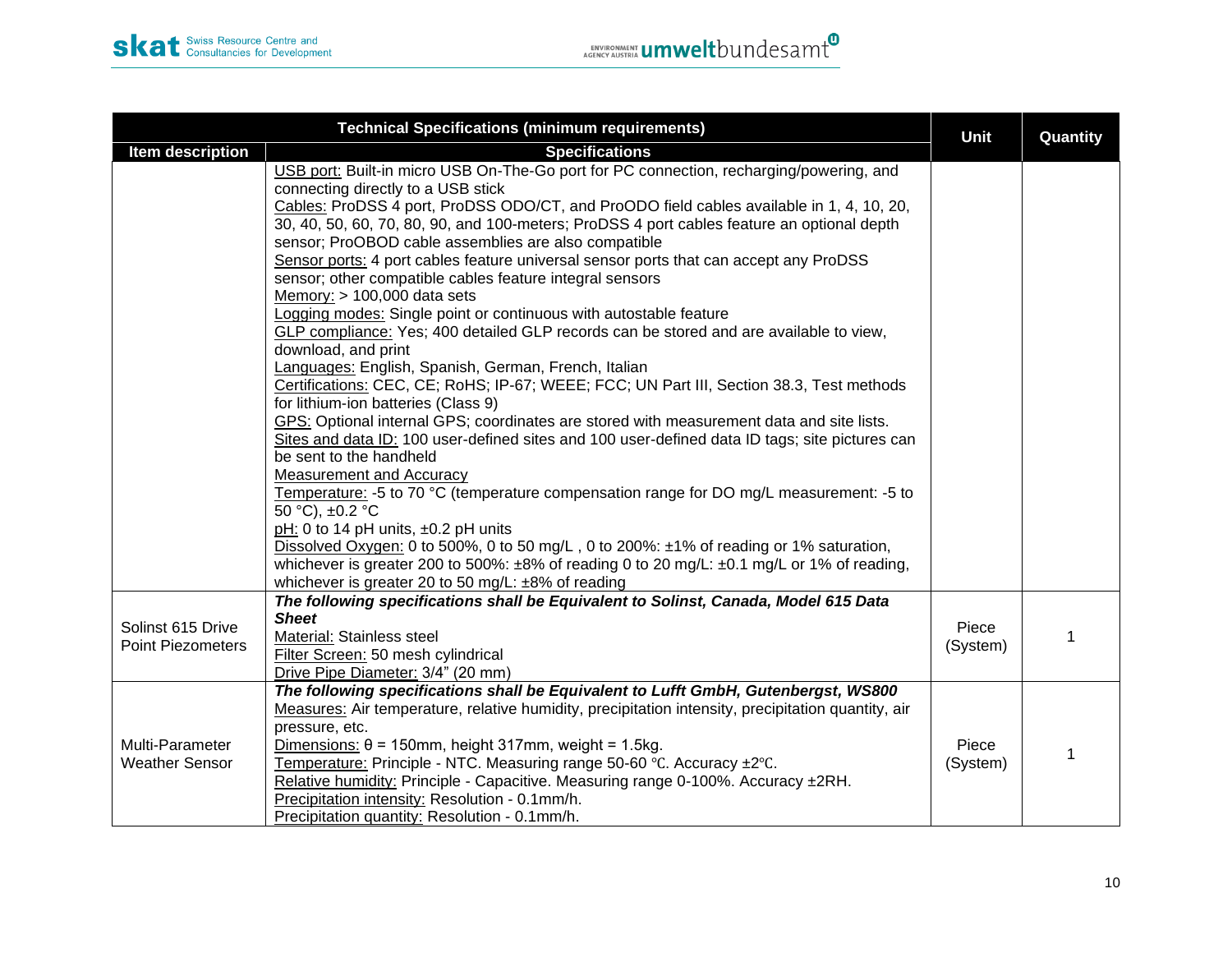| <b>Technical Specifications (minimum requirements)</b> |                                                                                                                                                                                                                                                                                                                                                                                                                                                                                                                                                                                                                                                                                                                                                                                                                                                                                                                                                                                               |                   | Quantity |
|--------------------------------------------------------|-----------------------------------------------------------------------------------------------------------------------------------------------------------------------------------------------------------------------------------------------------------------------------------------------------------------------------------------------------------------------------------------------------------------------------------------------------------------------------------------------------------------------------------------------------------------------------------------------------------------------------------------------------------------------------------------------------------------------------------------------------------------------------------------------------------------------------------------------------------------------------------------------------------------------------------------------------------------------------------------------|-------------------|----------|
| Item description                                       | <b>Specifications</b>                                                                                                                                                                                                                                                                                                                                                                                                                                                                                                                                                                                                                                                                                                                                                                                                                                                                                                                                                                         | Unit              |          |
|                                                        | Air pressure: Principle - MEMS capacitive. Measuring range 300-1200hPa. Accuracy ±0.5hPa<br><b>General Information</b><br>Heating: 40VA at 24VDC<br>Protection type housing: IP66<br>Interface: RS485, 2-wire, half-duplex<br>Operating voltage: 4-32VDC<br>Operating humidity range: 0-100%<br>Operating temperature range: -50-60°C                                                                                                                                                                                                                                                                                                                                                                                                                                                                                                                                                                                                                                                         |                   |          |
| Energy losses in<br>piping elements                    | The following specifications shall be Equivalent to Gunt, Hamburg, HM 150.29<br>Investigation of the pressure loss in flow through pipe fittings and in the ball valve sudden<br>contraction and sudden enlargement, pipe bend, segment bend, pipe angle, and ball valve as<br>measurement objects, annular chambers allowing precise measurement of pressure, 6 tube<br>manometers for displaying the pressures, bourdon tube pressure gauge for pressure<br>measurement flow rate determined by base module HM 150 Water supply via HM 150 or via<br>laboratory supply.<br>Pipe, PVC:<br>- Inner diameter: 17mm<br>- Pipe elements, PVC<br>- Inner diameter: d<br>- Sudden contraction: from d=17 to d=9,2mm<br>- Sudden enlargement: from d=9,2 to d=17mm<br>- Segment bend: d=17mm, 90°<br>- Pipe angle: d=17mm, 90°<br>- Narrow pipe bend: d=17mm, r=40mm, 90°<br>- Wide pipe bend: d=17mm, r=100mm, 90°<br>- Measuring ranges pressure: 1x0-6bar; 6x0-0,03bar<br>- LxWxH: 840x675x930mm | Piece<br>(System) |          |
| Evaporation pan                                        | The following specifications shall be Equivalent to Eijkelkamp Soil & Water, the<br><b>Netherlands</b><br>The pan has a 1206 mm diameter and an inside height of 254 mm, an evaporation area of 1.15<br>m, and is made of high-grade stainless steel. The evaporation pan is supplied complete with a<br>highly qualified evaporation micrometer and stilling well (wave dampening cylinder). Measuring<br>range of the evaporation micrometer 100 mm. Accuracy 0.02 mm. For a more exact use of the<br>evaporation pan, it is recommended to use an additional wind path meter                                                                                                                                                                                                                                                                                                                                                                                                               | Piece<br>(System) |          |
| Water tank for<br>measuring                            | The following specifications shall be Equivalent to Gunt, Hamburg, HM 150.05<br>[1] Investigation of the hydrostatic pressure in fluids at rest<br>[2] Tiltable water tank with fill level scale                                                                                                                                                                                                                                                                                                                                                                                                                                                                                                                                                                                                                                                                                                                                                                                              | Piece<br>(System) | 1        |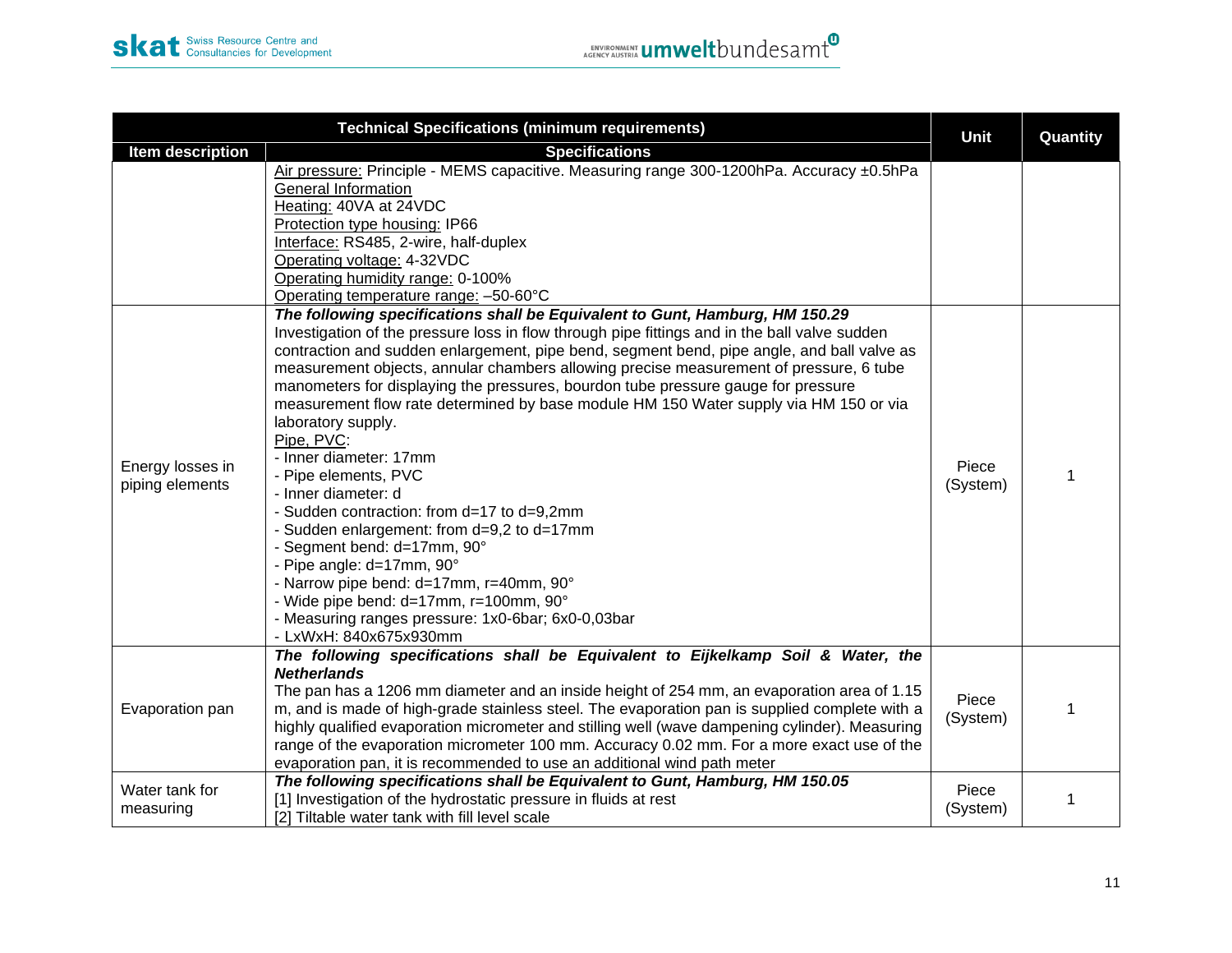| <b>Technical Specifications (minimum requirements)</b>                                                                     |                                                                                                                                                                                                                                      |      | Quantity |
|----------------------------------------------------------------------------------------------------------------------------|--------------------------------------------------------------------------------------------------------------------------------------------------------------------------------------------------------------------------------------|------|----------|
| Item description                                                                                                           | <b>Specifications</b>                                                                                                                                                                                                                | Unit |          |
| hydrostatic<br>pressure in liquids                                                                                         | [3] Lever arm with different weights<br>[4] Water tank:<br>- Inclination angle: 0°-90°<br>- Content: 0-1,8L<br>- Scale: 0-250mm<br>- Effective area, max. 75x100mm<br>- Lever arm<br>- Max. length: 250mm<br>- LxWxH: 400x500x450 mm |      |          |
| For all delivered<br>equipment:<br>Installation, trial<br>operation, and<br>basic operation and<br>maintenance<br>training |                                                                                                                                                                                                                                      | N/A  |          |

**The location of premises requiring the supply:** Faculty of Civil Engineering, "Agim Ramadani" street, Building of Technical Faculties, no number, Pristina.

**In addition to the equipment, the selected vendor is expected to provide installation of the equipment and trial operation, as well as operation and maintenance training for representatives of the beneficiary institution. The requirements for the expertise are outlined in the Annex 4: Evaluation Criteria. The cost for the training should be expressed separately in the financial offer and can be subject of adjustment/negotiation.**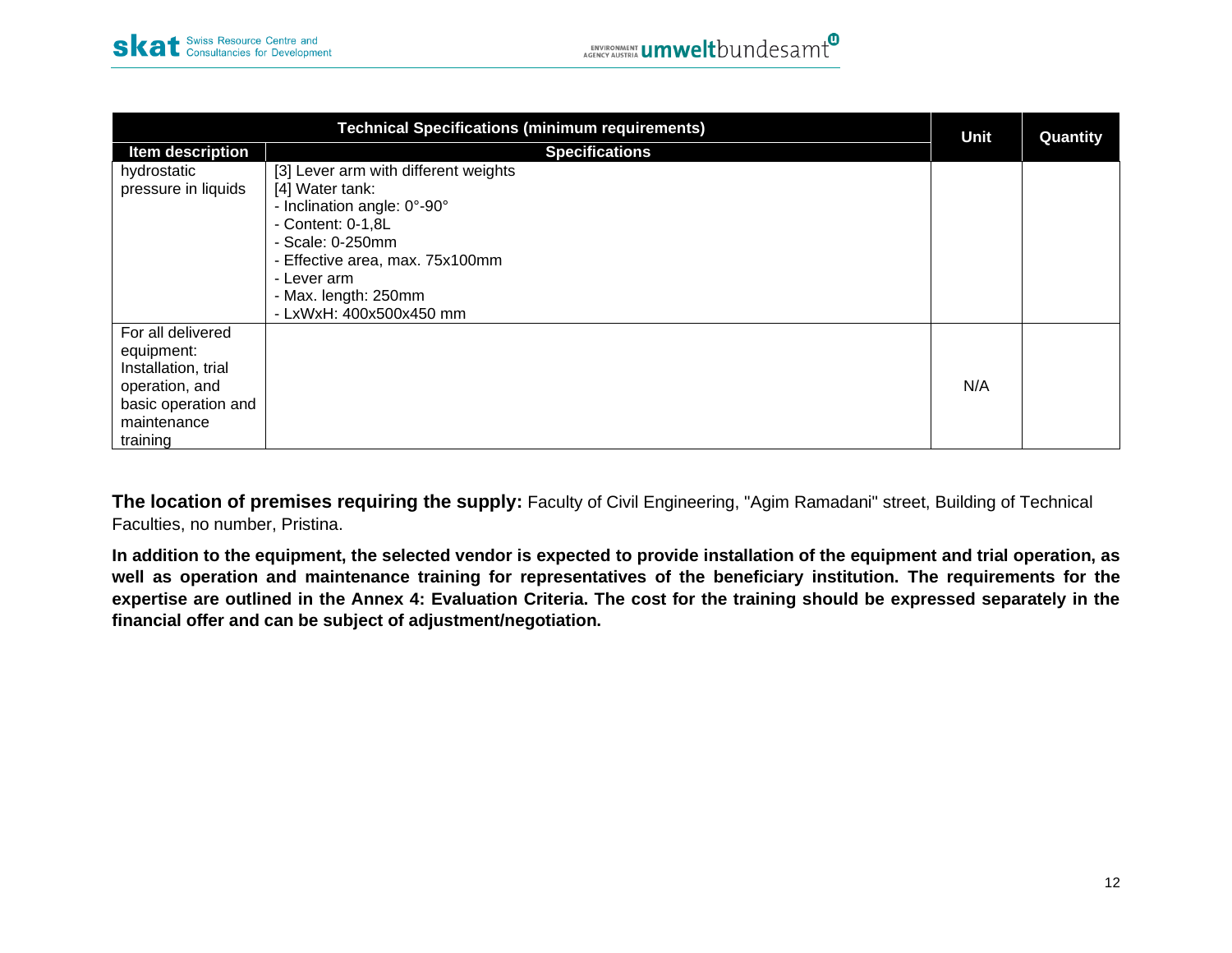# <span id="page-12-0"></span>**Annex 2: Bidder Submission Form**

| The legal name of Bidder                                                                                                                              |  |
|-------------------------------------------------------------------------------------------------------------------------------------------------------|--|
| <b>Legal address</b>                                                                                                                                  |  |
| <b>Year of registration</b>                                                                                                                           |  |
| <b>Bidder's Authorized</b><br><b>Representative Information</b>                                                                                       |  |
| <b>Country/ies of operation</b>                                                                                                                       |  |
| No. of full-time employees                                                                                                                            |  |
| <b>Quality Assurance Certification</b> <sup>9</sup><br>(e.g. ISO 9000 or Equivalent) (If<br>yes, provide a copy of the valid<br>Certificate):         |  |
| Does your Company hold any<br>accreditation such as ISO 14001<br>related to the environment? (If<br>yes, provide a copy of the valid<br>Certificate): |  |
| Person IWRM-K may contact for<br>requests for clarification during<br>the Offer evaluation                                                            |  |

## **Bidder's Declaration**

| <b>Yes</b> | <b>No</b> |                                                                                                                                                                                                                                                                                                                                                                                                                                                                                                      |
|------------|-----------|------------------------------------------------------------------------------------------------------------------------------------------------------------------------------------------------------------------------------------------------------------------------------------------------------------------------------------------------------------------------------------------------------------------------------------------------------------------------------------------------------|
| П          | П         | Requirements and Terms and Conditions: I/We have read and fully understand the RFO.<br>I/we confirm that the Bidder agrees to be bound by them.                                                                                                                                                                                                                                                                                                                                                      |
| П          | П         | I/We confirm that the Bidder has the necessary capacity, capability, and necessary licenses to<br>fully meet or exceed the requirements and will be available to deliver throughout the relevant<br>Contract period.                                                                                                                                                                                                                                                                                 |
| П          | п         | <b>Ethics:</b> In submitting this Quote I/we warrant that the bidder: has not entered into any improper,<br>illegal, collusive, or anti-competitive arrangements with any Competitor; has not directly or<br>indirectly approached any representative of the Buyer (other than the Point of Contact) to lobby<br>or solicit information in relation to the RFO; has not attempted to influence, or provide any form<br>of personal inducement, reward or benefit to any representative of the Buyer. |
| □          | П         | <b>Conflict of interest:</b> I/We warrant that the bidder has no actual, potential, or perceived Conflict<br>of Interest in submitting this Quote or entering a Contract to deliver the Requirements. Where<br>a Conflict of Interest arises during the RFO process the bidder will report it immediately to the<br>Procuring Organisation's Point of Contact.                                                                                                                                       |

<sup>&</sup>lt;sup>9</sup> The possession of such certification is not a mandatory requirement.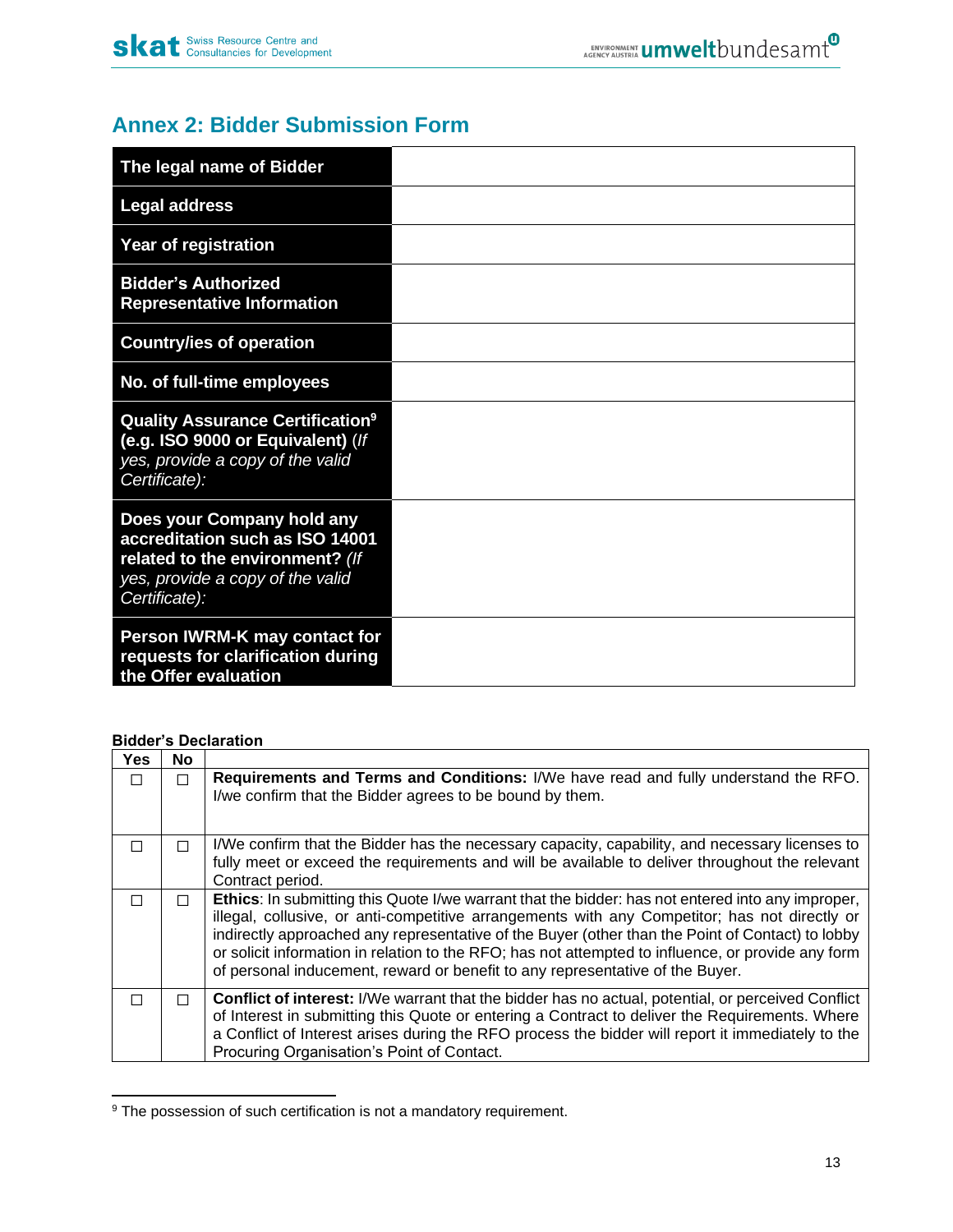| Yes    | <b>No</b> |                                                                                                                                                                                                                                              |
|--------|-----------|----------------------------------------------------------------------------------------------------------------------------------------------------------------------------------------------------------------------------------------------|
| $\Box$ |           | Bankruptcy: I/We have not declared bankruptcy, are not involved in bankruptcy or receivership<br>proceedings, and there is no judgment or pending legal action against them that could impair<br>their operations in the foreseeable future. |
| П      |           | <b>Offer Validity Period:</b> I/We confirm that this quote, including the price, remains open for<br>acceptance for the Offer Validity.                                                                                                      |
| П      |           | I/We understand and recognize that you are not bound to accept any offer you receive, and we<br>certify that the goods offered in our Offer are new and unused.                                                                              |
|        |           | By signing this declaration, the signatory below represents warrants and agrees that he/she<br>has been authorized by the Organization/s to make this declaration on its/their behalf.                                                       |

# Signature:

Name: Click or tap here to enter text.

Title: Click or tap here to enter text.

Date: Click or tap to enter a date.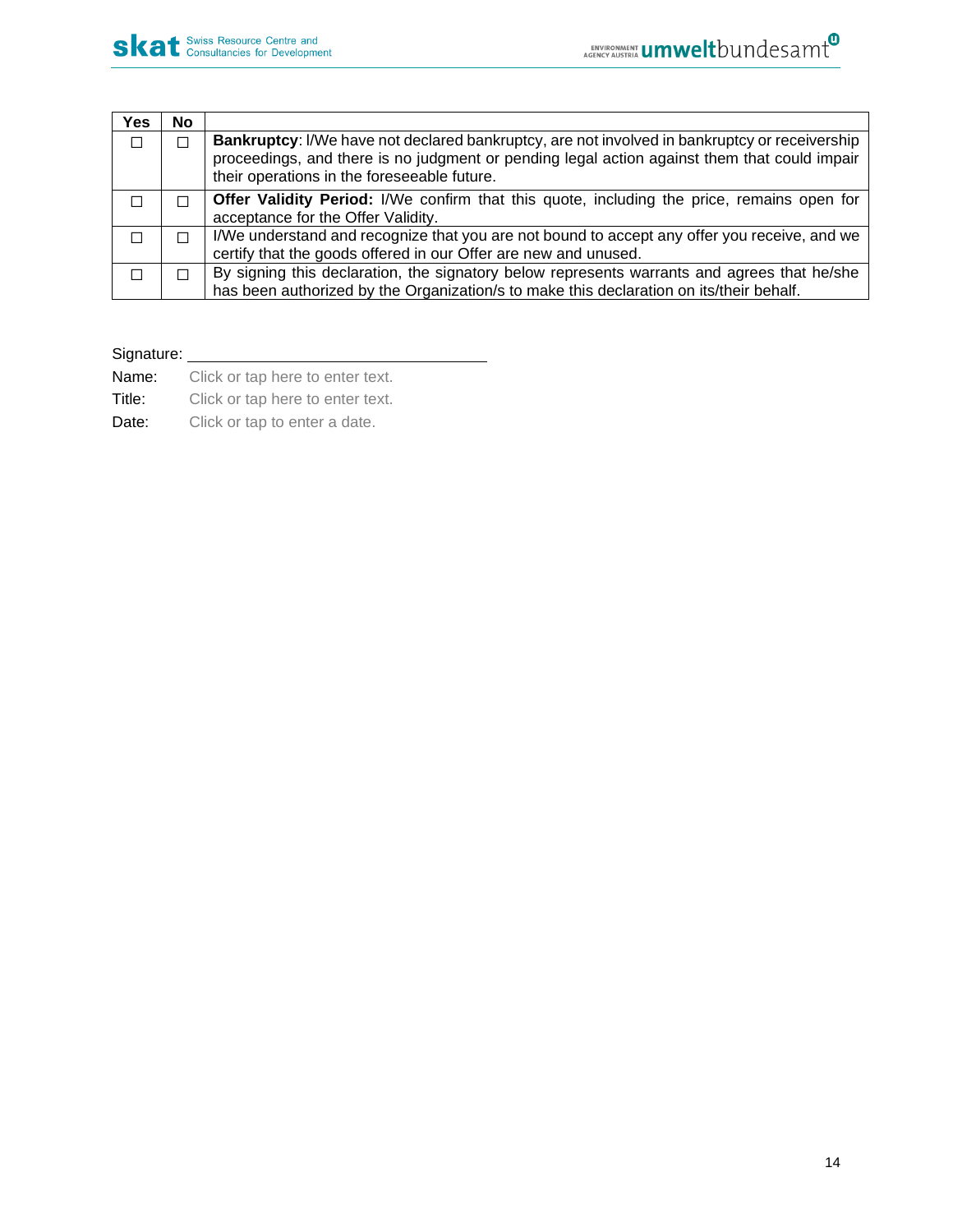# **Annex 3: Financial Offer and Price Schedule**

|                | Name of Bidder: [Insert Name of Bidder] | Date: | Select date |
|----------------|-----------------------------------------|-------|-------------|
| RFO reference: | [Insert RFO Title]                      |       |             |

Offer to Supply Goods Compliant with Technical Specifications and Requirements

## **Currency of Offer: EUR**

| <b>Ref</b>         | <b>Description/Specification of Goods per</b><br><b>LOTS</b> | <b>Quantity</b> | Latest<br><b>Delivery Date</b> | <b>Unit Price</b> |
|--------------------|--------------------------------------------------------------|-----------------|--------------------------------|-------------------|
|                    | Supply of water quantity monitoring<br>equipment in Pristina |                 |                                |                   |
|                    | <b>Training</b>                                              |                 |                                |                   |
| <b>Total Price</b> |                                                              |                 |                                |                   |

*Note: In addition to the equipment, the selected vendor is expected to provide installation of the equipment and trial operation, as well as operation and maintenance training for representatives of the beneficiary institution. The cost of*  the installation and trial operation should be included in the price for supply of the equipment. The cost of provision of *training for use and maintenance of equipment should be expressed separately in the financial offer and can be subject of adjustment/negotiation.*

#### *IWRM -K retains the right to reduce the quantity of or remove any item subject to procurement of this RFO based on available budget. The bidders shall quote the price per item as in the technical specification.*

We hereby declare that:

- a) All the information and statements made in this Bid are true and we accept that any misrepresentation contained in it may lead to our disqualification;
- b) We have no outstanding bankruptcy or pending litigation or any legal action that could impair our operation as a going concern; and
- c) We do not employ, nor anticipate employing, any person who is or was recently employed by the IWRM-K

We confirm that we have read, understood, and hereby fully accept the Schedule of Requirements and Technical Specifications describing the duties and responsibilities required of us in this RFO, and the General Terms and Conditions.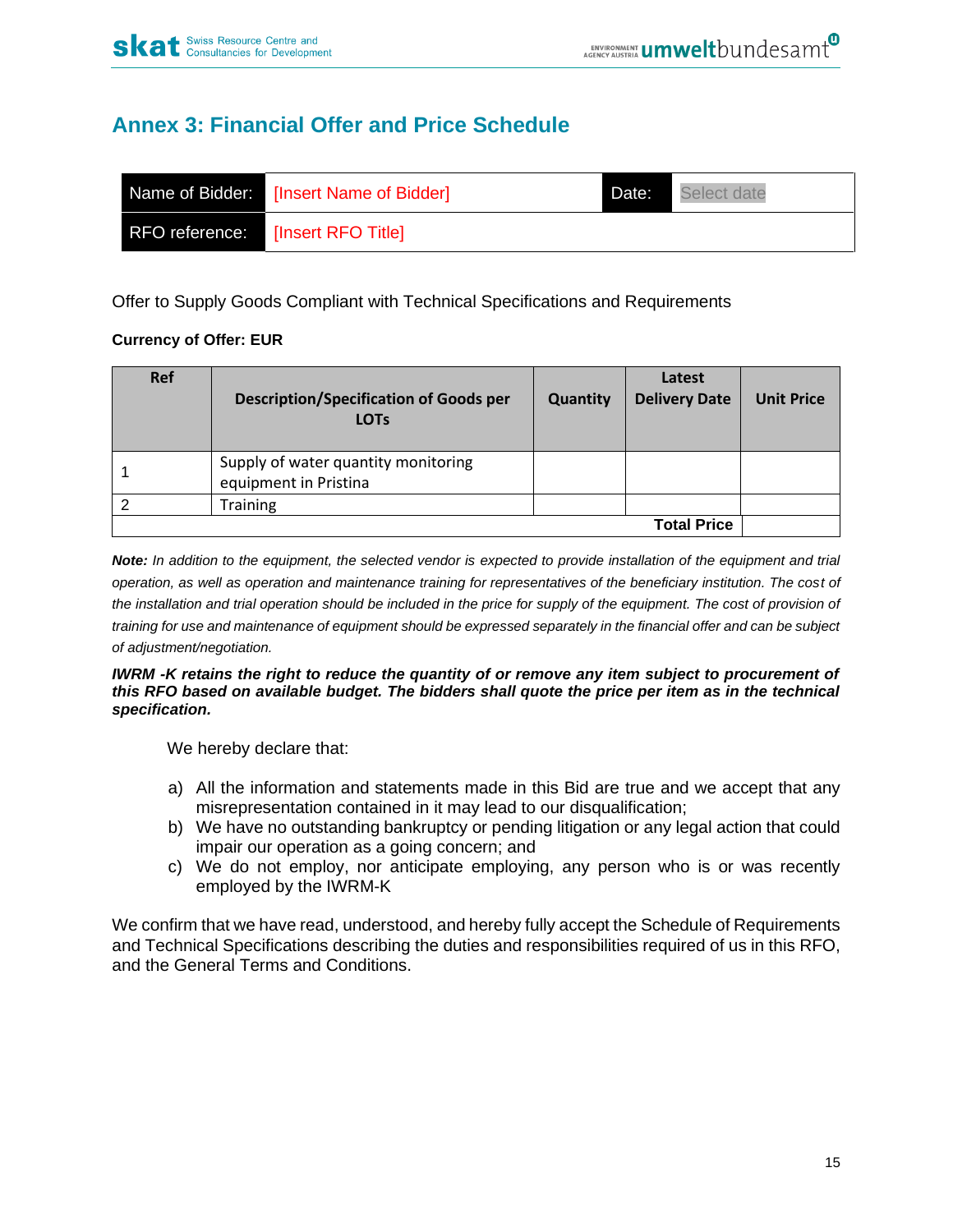

#### **Compliance with Requirements**

|                                   | You Responses          |                            |                                                     |  |
|-----------------------------------|------------------------|----------------------------|-----------------------------------------------------|--|
|                                   | Yes, we will<br>comply | No, we<br>cannot<br>comply | If you cannot comply, pls.<br>indicate counteroffer |  |
| Delivery Lead Time                | □                      | □                          | Click or tap here to enter text.                    |  |
| Validity of Offer                 | □                      | □                          | Click or tap here to enter text.                    |  |
| Payment terms                     | П                      | □                          | Click or tap here to enter text.                    |  |
| Other requirements [pls. specify] | □                      | □                          | Click or tap here to enter text.                    |  |

| I, the undersigned, certify that I am duly authorized to sign this offer and bind the company below in event<br>that the offer is accepted. |                                                     |                                       |                                                        |  |
|---------------------------------------------------------------------------------------------------------------------------------------------|-----------------------------------------------------|---------------------------------------|--------------------------------------------------------|--|
| Exact name and address of the company                                                                                                       |                                                     | Authorized Signature: _____           |                                                        |  |
|                                                                                                                                             | <b>Company NameClick or tap here to enter text.</b> |                                       |                                                        |  |
| Address:<br>enter text.                                                                                                                     | Click or tap here to                                | Date:<br>text.                        | Click or tap here to enter                             |  |
| here to enter text.                                                                                                                         | Click or tap                                        | Name:<br>text.                        | Click or tap here to enter                             |  |
| Phone No.:                                                                                                                                  | Click or tap here to enter text.                    | <b>Functional Title of Authorised</b> |                                                        |  |
| <b>Email Address:</b> Click or tap here to enter text.                                                                                      |                                                     | Signatory:<br>text.                   | Click or tap here to enter                             |  |
|                                                                                                                                             |                                                     |                                       | <b>Email Address:</b> Click or tap here to enter text. |  |

The Bidder is required to add the Price Schedule as per details provided in the Annex 1: Schedule of **Requirements**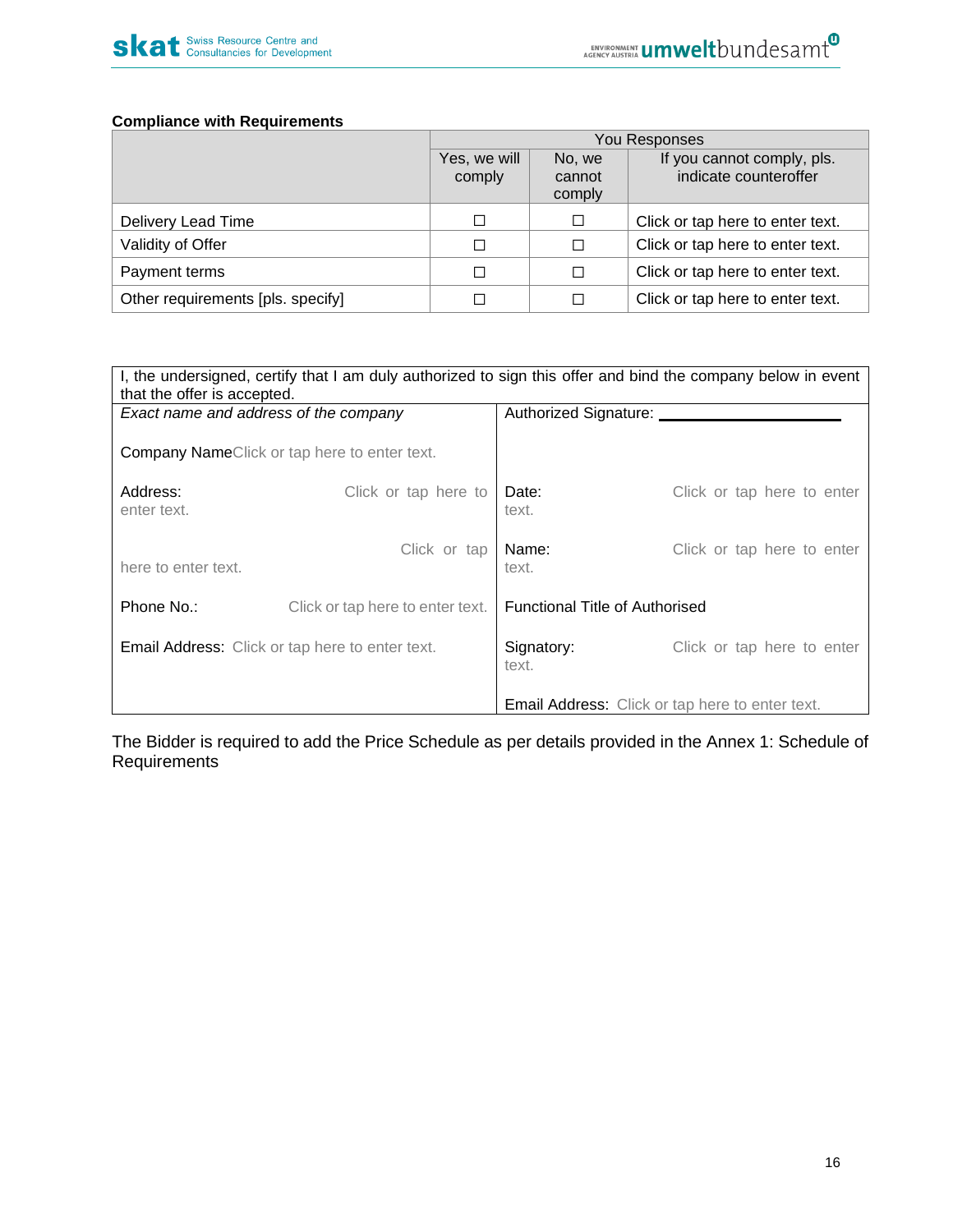# <span id="page-16-0"></span>**Annex 4: Evaluation Criteria**

The contract will be awarded to the Bidder that meets the criteria based on the pass/fail method and offers the lowest price.

| <b>Minimum Requirements</b>                                                                                                                      | Passed/failed | <b>Status</b><br>submitted yes/no |
|--------------------------------------------------------------------------------------------------------------------------------------------------|---------------|-----------------------------------|
| For the Company:                                                                                                                                 |               |                                   |
| A record of at least 3 clients to<br>whom the company has supplied<br>laboratory equipment (public<br>institutions, universities and<br>similar) |               |                                   |

**NOTE: Failure to meet any of these requirements is considered grounds for disqualification**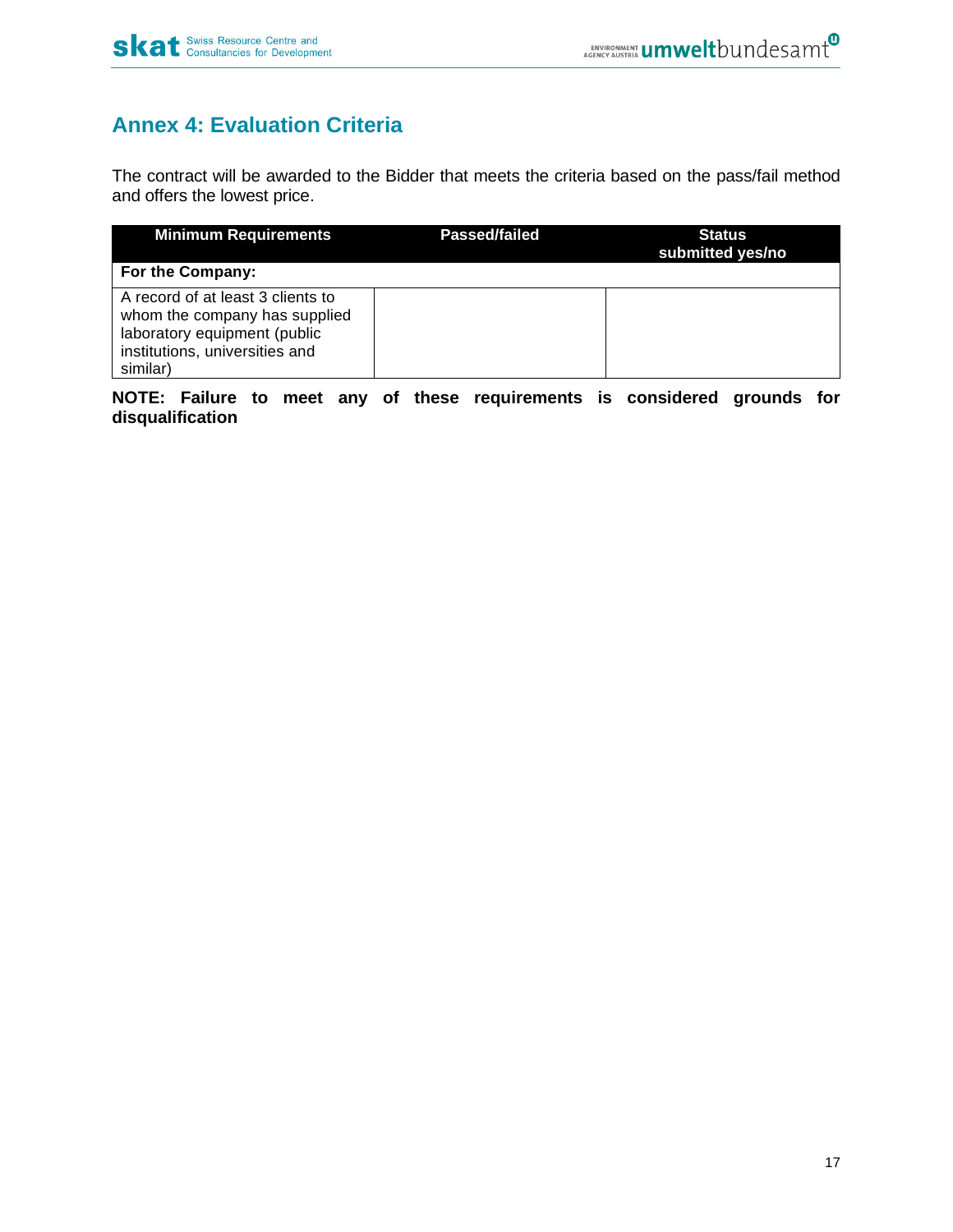# <span id="page-17-0"></span>**Annex 5: Terms and Conditions for Contracts**

# **1. LEGAL STATUS**:

The Contractor shall be considered as having the legal status of an independent contractor visà-vis the IWRM-K. The Contractor's personnel and sub-contractors shall not be considered in any respect as being the employees or agents of the IWRM-K. For the purposes of this agreement, the Contractor is defined as a business that agrees to conduct work for the IWRM-K as specified under the terms of a contract. The term "Contract" includes the general terms and conditions set forth in the body of this document (the "Terms and Conditions for Contracts Terms").

## **2. SOURCE OF INSTRUCTIONS:**

The Contractor shall neither seek nor accept instructions from anyone else but the IWRM-K in connection to its services under this contract. The Contractor shall refrain from any action that may adversely affect the IWRM-K and shall fulfill its commitments with the fullest regard to the interests of the IWRM-K.

## **3. CONTRACTOR'S RESPONSIBILITY FOR EMPLOYEES:**

The Contractor shall be responsible for the professional and technical competence of its employees and will select, for work under this Contract, reliable individuals who will perform effectively in the implementation of this Contract, respect the local customs, and conform to a high standard of moral and ethical conduct.

## **4. ASSIGNMENT:**

The Contractor shall not assign, transfer, pledge or make other disposition of this Contract or any part thereof, or any of the Contractor's rights, claims, or obligations under this Contract except with the prior written consent of the IWRM-K.

# **5. SUB-CONTRACTING:**

In the event, the Contractor requires the services of sub-contractors in the course of the implementation of the assignment (unless specified in the Proposal/Offer/Bid), the Contractor shall obtain the prior written approval and clearance of the IWRM-K for all sub-contractors. The approval of IWRM-K of a sub-contractor shall not relieve the Contractor of any of its obligations under this Contract. The terms of any sub-contract shall be subject to and conform to the provisions of this Contract.

## **6. OFFICIALS NOT TO BENEFIT:**

The Contractor warrants that no official of IWRM-K has received or will be offered by the Contractor any direct or indirect benefit arising from this Contract or the award thereof. The Contractor agrees that breach of this provision is a breach of an essential term of this Contract.

## **7. INDEMNIFICATION:**

The Contractor shall defend, indemnify and hold harmless, at its own expense, the IWRM-K, its officials, agents, servants, and employees from and against all third-party claims, suits, obligations, causes of action, demands, and all losses, damages, judgments, the liability of any nature or kind, including their costs and expenses, arising out of acts or omissions of the Contractor, or the Contractor's employees, officers, agents or sub-contractors, in the performance of this Contract. This provision shall extend, inter alia, to claims and liability in the nature of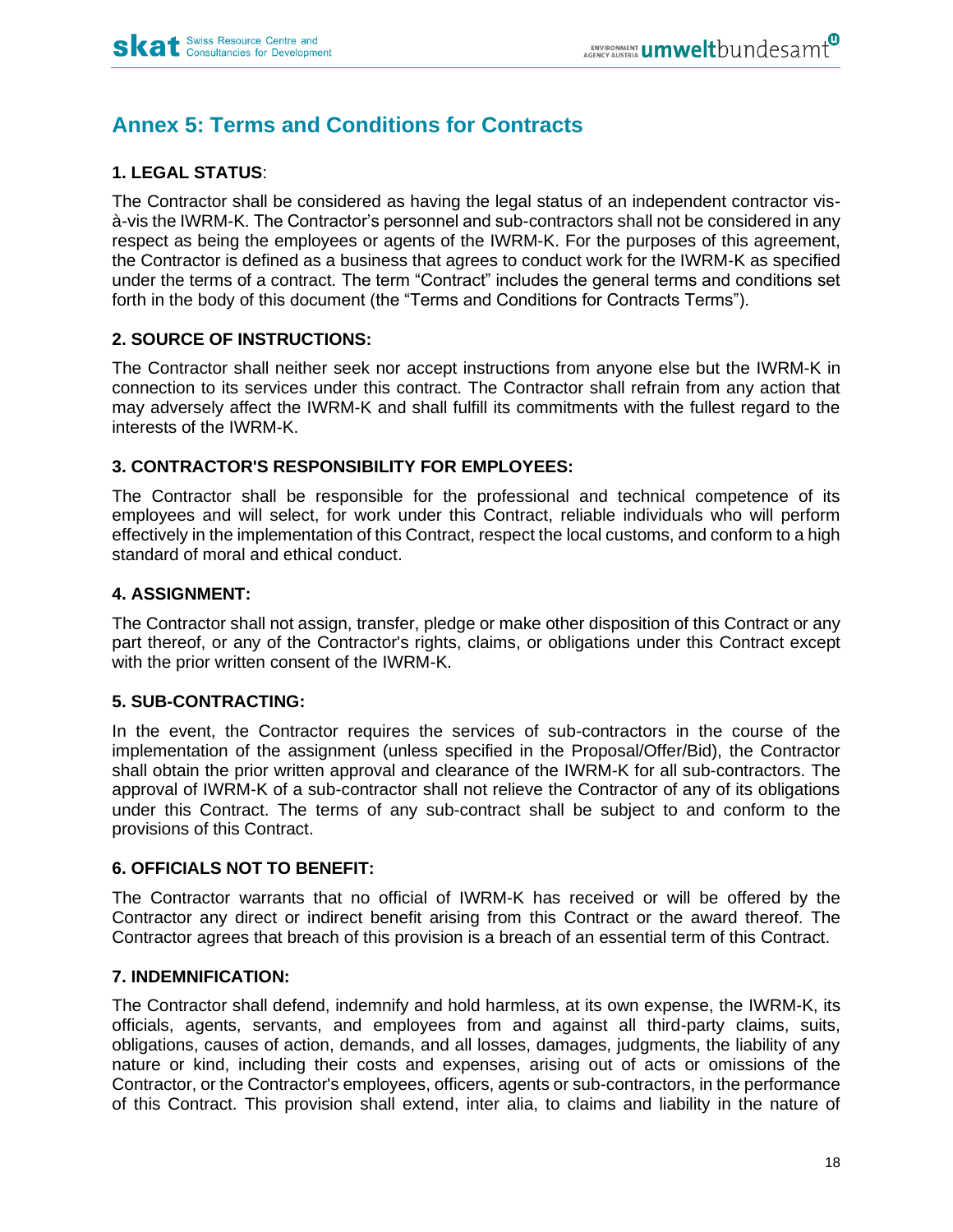workmen's compensation, products liability, and liability arising out of the use of patented inventions or devices, copyrighted material, or other intellectual property by the Contractor, its employees, officers, agents, servants or sub-contractors. The obligations under this Article do not lapse upon termination of this Contract.

## **8. INSURANCE AND LIABILITIES TO THIRD PARTIES:**

The Contractor shall provide and thereafter maintain all appropriate workmen's compensation insurance, or the equivalent, with respect to its employees to cover claims for personal injury or death in connection with this Contract.

The Contractor shall also provide and thereafter maintain liability insurance in an adequate amount to cover third party claims for death or bodily injury, or loss of or damage to property, arising from or in connection with the provision of services under this Contract or the operation of any vehicles, boats, airplanes or other equipment owned or leased by the Contractor or its agents, servants, employees or sub-contractors performing work or services in connection with this Contract.

## **9. LIENS:**

The Contractor shall not cause or permit any lien, attachment, or other encumbrance by any person to be placed on file or to remain on file in any public office or on file with the IWRM-K against any monies due or to become due for any work done or materials furnished under this Contract, or by reason of any other claim or demand against the Contractor.

## **10. TITLE TO EQUIPMENT:**

Title to any equipment and supplies that may be furnished by IWRM-K shall rest with IWRM-K and any such equipment shall be returned to IWRM-K at the conclusion of this Contract or when no longer needed by the Contractor. Such equipment, when returned to IWRM-K, shall be in the same condition as when delivered to the Contractor, subject to normal wear and tear. The Contractor shall be liable to compensate IWRM-K for equipment determined to be damaged or degraded beyond normal wear and tear.

## **11. COPYRIGHT, PATENTS, AND OTHER PROPRIETARY RIGHTS:**

Except as is otherwise expressly provided in writing in the Contract, the IWRM-K shall be entitled to all intellectual property and other proprietary rights including, but not limited to, patents, copyrights, and trademarks, with regard to products, processes, inventions, ideas, know-how, or documents and other materials which the Contractor has developed for the IWRM-K under the Contract and which bear a direct relation to or are produced or prepared or collected in consequence of, or during the course of, the performance of the contract and the Contractor acknowledges and agrees that such products, documents, and other materials constitute works made for hire for the IWRM-K.

To the extent that any such intellectual property or other proprietary rights consist of any intellectual property or other proprietary rights of the Contractor: (i) that pre-existed the performance by the Contractor of its obligations under the Contract, or (ii) that the Contractor may develop or acquire, or may have developed or acquired, independently of the performance of its obligations under the Contract, the IWRM-K does not and shall not claim any ownership interest thereto, and the Contractor grants to the IWRM-K a perpetual license to use such intellectual property or other proprietary rights solely for the purposes of and in accordance with the requirements of the Contract.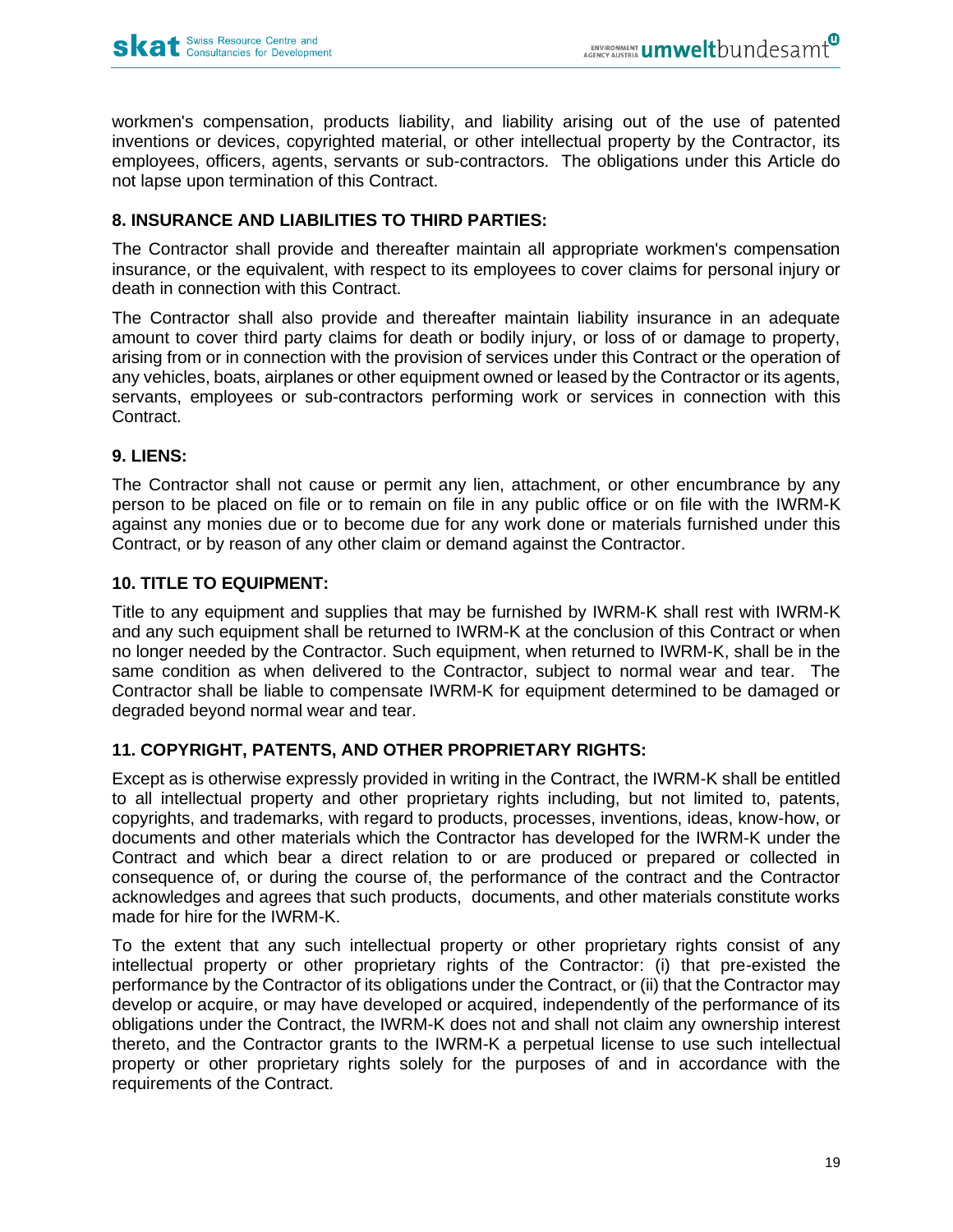All maps, drawings, photographs, mosaics, plans, reports, estimates, recommendations, documents, and all other data compiled by or received by the Contractor under the Contract shall be the property of the IWRM-K, shall be made available for use or inspection by the IWRM-K at reasonable times and in reasonable places, shall be treated as confidential, and shall be delivered only to IWRM-K authorized officials on completion of work under the Contract.

# **12. USE OF NAME, EMBLEM, OR OFFICIAL SEAL OF IWRM-K**

The Contractor shall not in any manner whatsoever use the name, emblem, or official seal of the IWRM-K in connection with its business or otherwise unless expressly allowed in writing by authorized IWRM-K officials.

## **13. CONFIDENTIALITY:**

Information and data that is considered proprietary by either Party and that are delivered or disclosed by one Party ("Discloser") to the other Party ("Recipient") during the course of performance of the Contract, and that is designated as confidential ("Information"), shall be held in confidence by that Party.

The recipient ("Recipient") of such information shall:

- a) use the same care and discretion to avoid disclosure, publication, or dissemination of the Discloser's Information as it uses with its own similar information that it does not wish to disclose, publish or disseminate; and,
- b) use the Discloser's Information solely for the purpose for which it was disclosed.

Provided that the Recipient has a written agreement with the following persons or entities requiring them to treat the Information confidential in accordance with the Contract, the Recipient may disclose Information to:

- a) any other party with the Discloser's prior written consent; and,
- b) the Recipient's employees, officials, representatives, and agents who have a need to know such information for purposes of performing obligations under the Contract, and employees officials, representatives, and agents of any legal entity that it controls it, or with which it is under common control, who have a need to know such information for purposes of performing obligations under the Contract.

The Contractor may disclose Information to the extent required by law, provided that the Contractor will give the IWRM-K sufficient prior notice of a request for the disclosure of information in order to allow the IWRM-K to have a reasonable opportunity to take protective measures or such other action as may be appropriate before any such disclosure is made.

The IWRM-K may disclose Information to the extent required by national law in Kosovo.

These obligations and restrictions of confidentiality shall be effective during the term of the Contract, including any extension thereof, and, unless otherwise provided in the Contract, shall remain effective following any termination of the Contract.

## **14. FORCE MAJEURE; OTHER CHANGES IN CONDITIONS**

In the event of and as soon as possible after the occurrence of any cause constituting force majeure, the Contractor shall give notice and full particulars in writing to the IWRM-K, of such occurrence or change if the Contractor is thereby rendered unable, wholly or in part, to perform its obligations and meet its responsibilities under this Contract. The Contractor shall also notify the IWRM-K of any other changes in conditions or the occurrence of any event that interferes or threatens to interfere with its performance of this Contract. On receipt of the notice required under this Article, the IWRM-K shall take such action as, in its sole discretion; it considers to be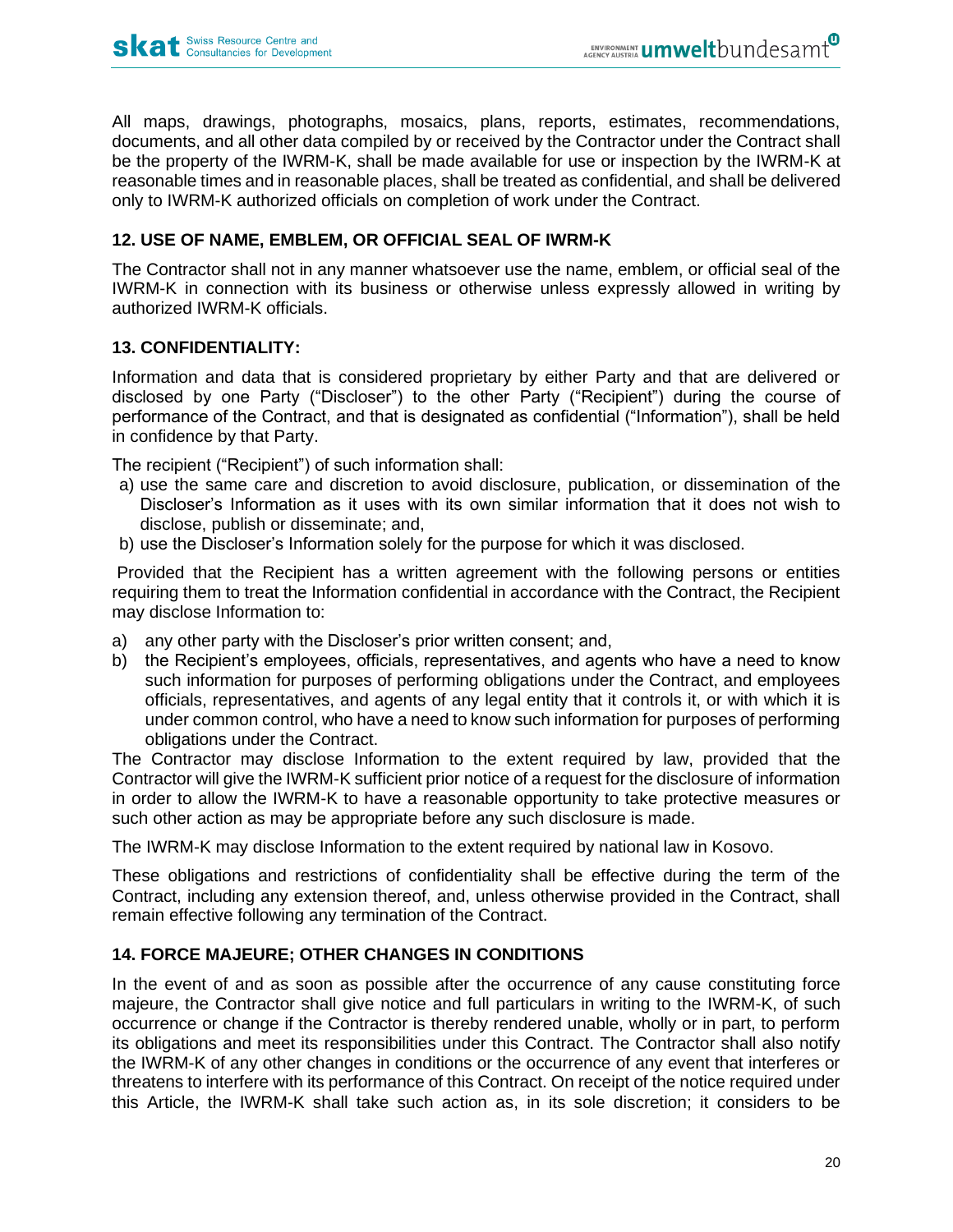appropriate or necessary in the circumstances, including the granting to the Contractor of a reasonable extension of time in which to perform its obligations under this Contract.

If the Contractor is rendered permanently unable, wholly, or in part, by reason of force majeure to perform its obligations and meet its responsibilities under this Contract, the IWRM-K shall have the right to suspend or terminate this Contract on the same terms and conditions as are provided for in Article 15, "Termination", except that the period of notice shall be seven (7) days instead of thirty (30) days.

Force majeure means acts of God, war (whether declared or not), invasion, revolution, insurrection, or other acts of a similar nature or force.

## **15. TERMINATION**

Either party may terminate this Contract for cause, in whole or in part, upon thirty (30) days' notice, in writing, to the other party.

IWRM-K reserves the right to terminate without cause this Contract at any time upon 15 days prior written notice to the Contractor, in which case the IWRM-K shall reimburse the Contractor for all reasonable costs incurred by the Contractor prior to receipt of the notice of termination.

In the event of any termination by the IWRM-K no payment shall be due from the IWRM-K to the Contractor except for work and services satisfactorily performed in conformity with the express terms of this Contract.

Should the Contractor be adjudged bankrupt, or be liquidated or become insolvent, or should the Contractor make an assignment for the benefit of its creditors, or should a Receiver be appointed on account of the insolvency of the Contractor, the IWRM-K may, without prejudice to any other right or remedy it may have under the terms of these conditions, terminate this Contract forthwith. The Contractor shall immediately inform the IWRM-K of the occurrence of any of the above events.

# **16. SETTLEMENT OF DISPUTES**

The parties shall use their best efforts to settle amicably any dispute, controversy, or claim arising out of this Contract or the breach, termination, or invalidity thereof. This Contract shall be construed and interpreted and the legal relations created hereby shall be determined in accordance with the laws of the Republic of Kosovo. The parties consent to the exclusive jurisdiction of, and agree that venue lies solely with, the state courts located in the Republic of Kosovo.

# **17. TAX EXEMPTION**

IWRM-K is exempt from all direct taxes, except charges for public utility services, and is exempt from customs duties and charges of a similar nature in respect of articles imported or exported for its official use. In the event any governmental authority refuses to recognize the IWRM-K's exemption from such taxes, duties, or charges, the Contractor shall immediately consult with the IWRM-K to determine a mutually acceptable procedure.

Accordingly, the Contractor authorizes the IWRM-K to deduct from the Contractor's invoice any amount representing such taxes, duties, or charges, unless the Contractor has consulted with the IWRM-K before the payment thereof and the IWRM-K has, in each instance, specifically authorized the Contractor to pay such taxes, duties or charges under protest. In that event, the Contractor shall provide the IWRM-K with written evidence that payment of such taxes, duties, or charges has been made and appropriately authorized.